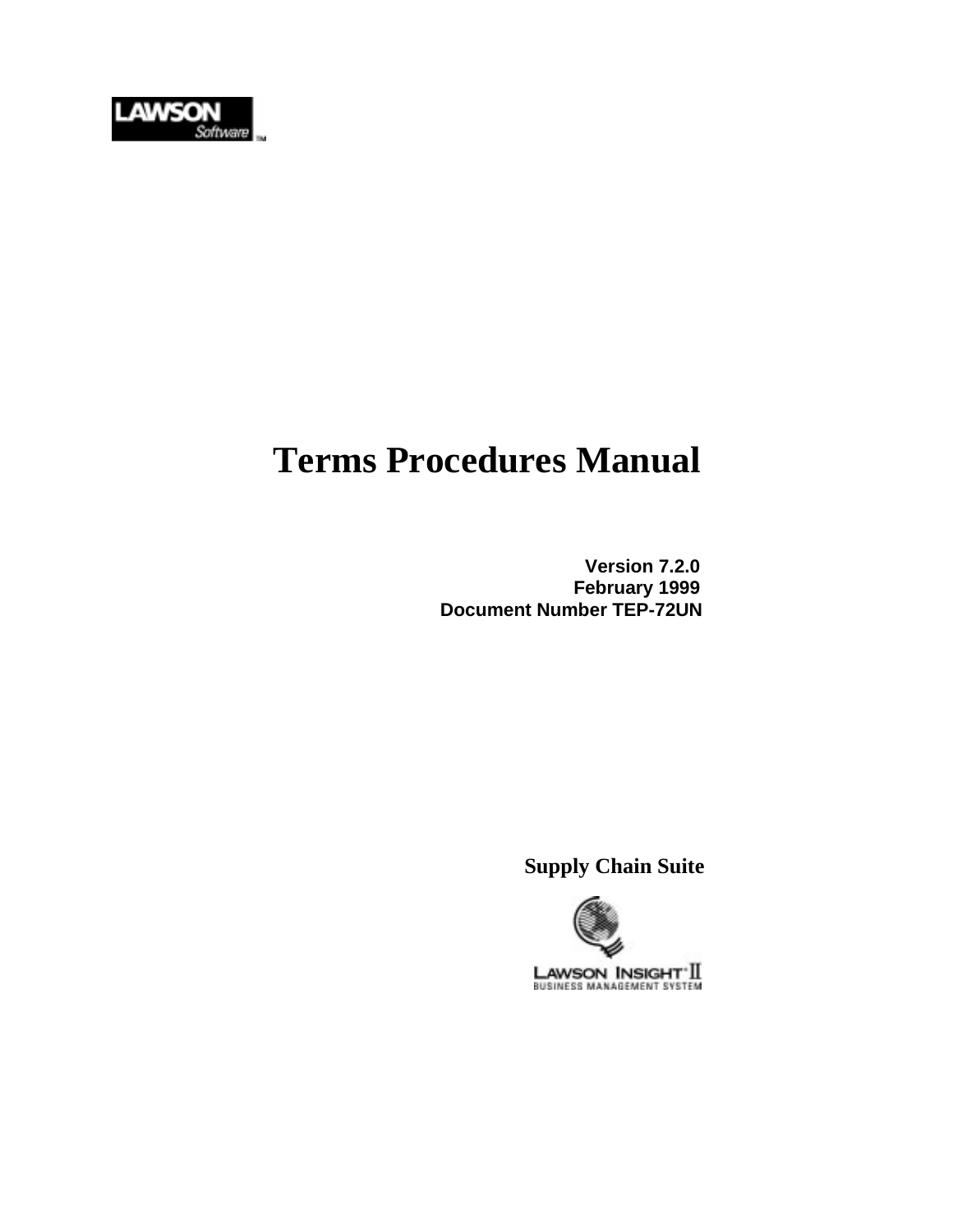Lawson Software believes that the information described in this manual is accurate and reliable, and much care has been taken in its preparation. However, no responsibility, financial or otherwise, can be accepted for any consequences arising out of the use of this material, including loss of profit, indirect, special, or consequential damages. There are no warranties that extend beyond the program specification.

The customer should exercise care to assure that use of the software and related documentation will be in full compliance with laws, rules, and regulations of the jurisdictions with respect to which it is used.

#### **Copyright**

Contents of this publication are copyrighted and cannot be reproduced in any form without the written permission of Lawson Software. The information contained herein is subject to change. Revisions may be issued from time to time and Lawson assumes no responsibility to advise customers of changes or additions.

LAWSON INSIGHT® is a registered trademark of Lawson Software UNIVERSE™ is a trademark of Lawson Software LEON® is a registered trademark of Lawson Software Drill Around™ is a trademark of Lawson Software LightShip™ is a trademark of Pilot Executive Software Show Case Vista™ is a trademark of Rochester Software Connection, Inc. UNIX® is a registered trademark in the United States and other countries, licensed exclusively through X/Open Ltd. RS/6000® and AS/400® are registered trademarks of International Business Machines Corporation Microsoft® and Windows® are registered trademarks of Microsoft Corporation Microsoft® Access® is a registered trademark of Microsoft Corporation Microsoft® Excel® is a registered trademark of Microsoft Corporation Microsoft® Windows NT® is a registered trademark of Microsoft Corporation Lotus® and 1-2-3® are registered trademarks of Lotus Development Corporation Arbor® and Essbase® are registered trademarks of Arbor Software Corporation All other brand or product names mentioned herein are trademarks or registered trademarks of

Correspondence regarding this document should be addressed to Lawson Software 1300 Godward Street

Minneapolis, MN 55413-3004

their respective companies.

©1999 Lawson Software, Minneapolis, MN All rights reserved Printed in the United States of America

#### **Lawson Software Locations**

Atlanta, Boston, Calgary, Chicago, Columbus, Dallas, France, Los Angeles, Minneapolis, New York, San Francisco, Seattle, South Africa, Spain, Sweden, The Netherlands, Toronto, The United Kingdom, and Washington D.C.

Document Number TEP-72UN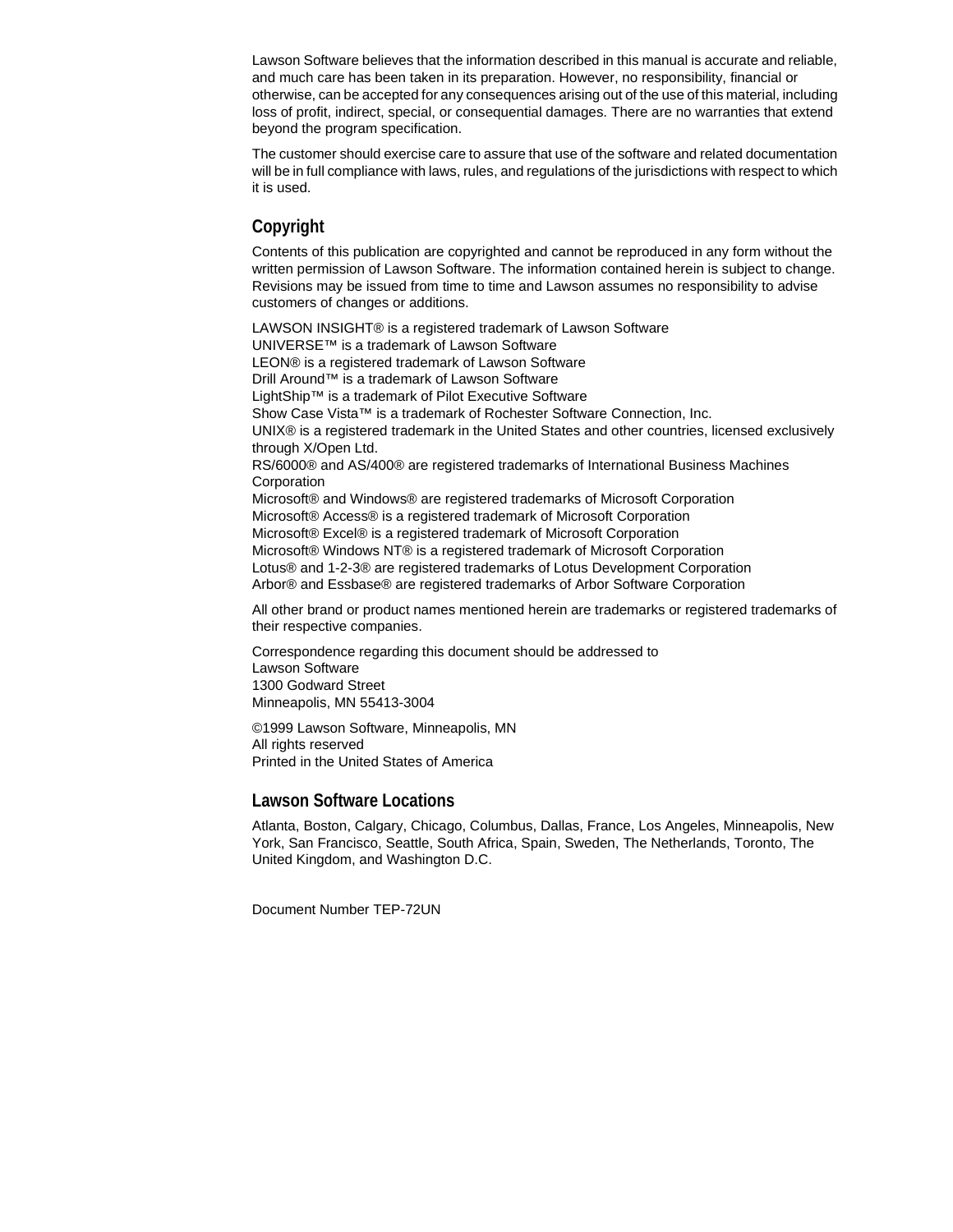# **Contents**

### **[Introduction vii](#page-6-0)**

| <b>Lawson Software Documentation Internet</b> |  |
|-----------------------------------------------|--|
|                                               |  |
|                                               |  |

## **[Chapter 1: Considerations Before Setup 15](#page-14-0)**

## **[Chapter 2: Setup 17](#page-16-0)**

| Defining a Multiple Payment Terms Code  18 |  |
|--------------------------------------------|--|
|                                            |  |
|                                            |  |
|                                            |  |
|                                            |  |
|                                            |  |

**Terms Procedures Manual Version 7.2.0**

 **Contents iii**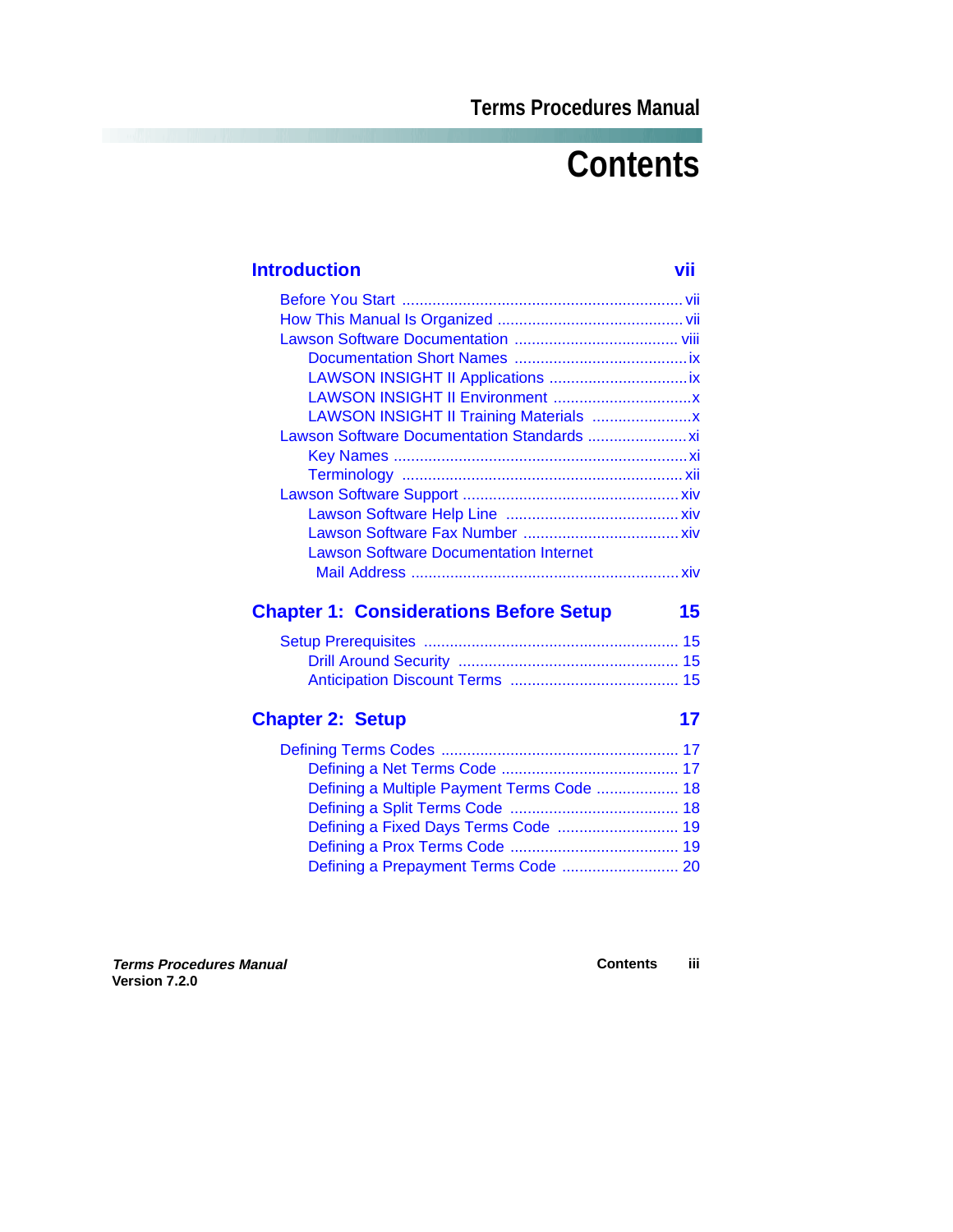| <b>Chapter 3: Procedures</b>                   | 21        |
|------------------------------------------------|-----------|
|                                                |           |
|                                                |           |
| <b>Chapter 4: System Logic</b>                 | 23        |
|                                                |           |
|                                                |           |
|                                                |           |
|                                                |           |
|                                                |           |
|                                                |           |
|                                                |           |
|                                                |           |
|                                                |           |
|                                                |           |
| <b>Example 2: Multiple Payment Terms</b>       |           |
|                                                |           |
| <b>Example 3: Multiple Payment Terms</b>       |           |
|                                                |           |
| <b>Example 4: Fixed Days Terms -</b>           |           |
|                                                |           |
| <b>Example 5: Fixed Days Terms -</b>           |           |
|                                                |           |
|                                                |           |
|                                                |           |
| $\mathbf{P}$ and $\mathbf{A}$ and $\mathbf{A}$ | <b>AP</b> |

### **[Appendix A: System Programs 35](#page-34-0)**

| Terms Codes Setup and Maintenance 35 |  |
|--------------------------------------|--|
|                                      |  |

**iv Contents Terms Procedures Manual Version 7.2.0**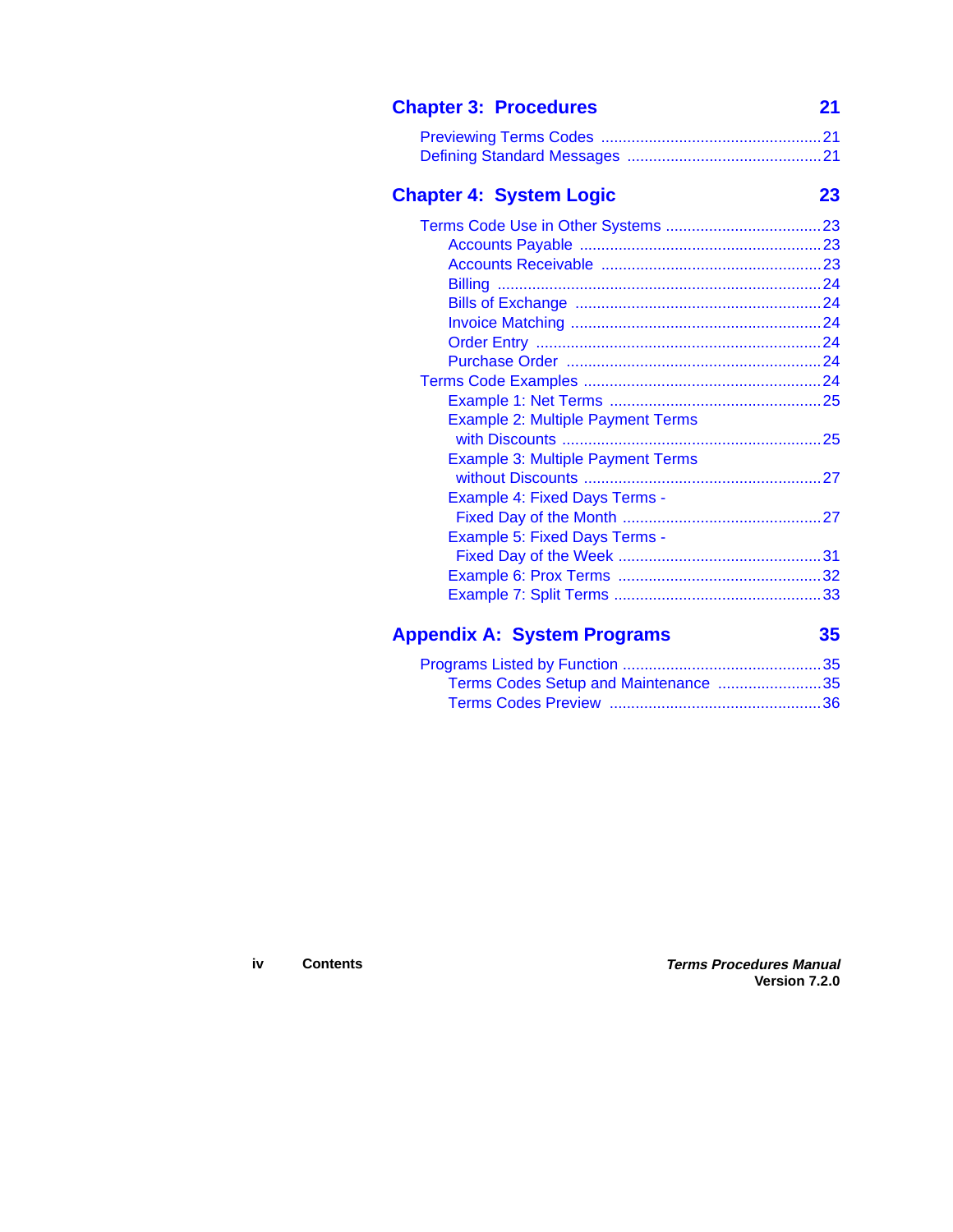| <b>Appendix B: Typical Questions</b> | 39 |
|--------------------------------------|----|
| <b>Glossary</b>                      | 43 |
| Index                                |    |

**Terms Procedures Manual Version 7.2.0**

 **Contents v**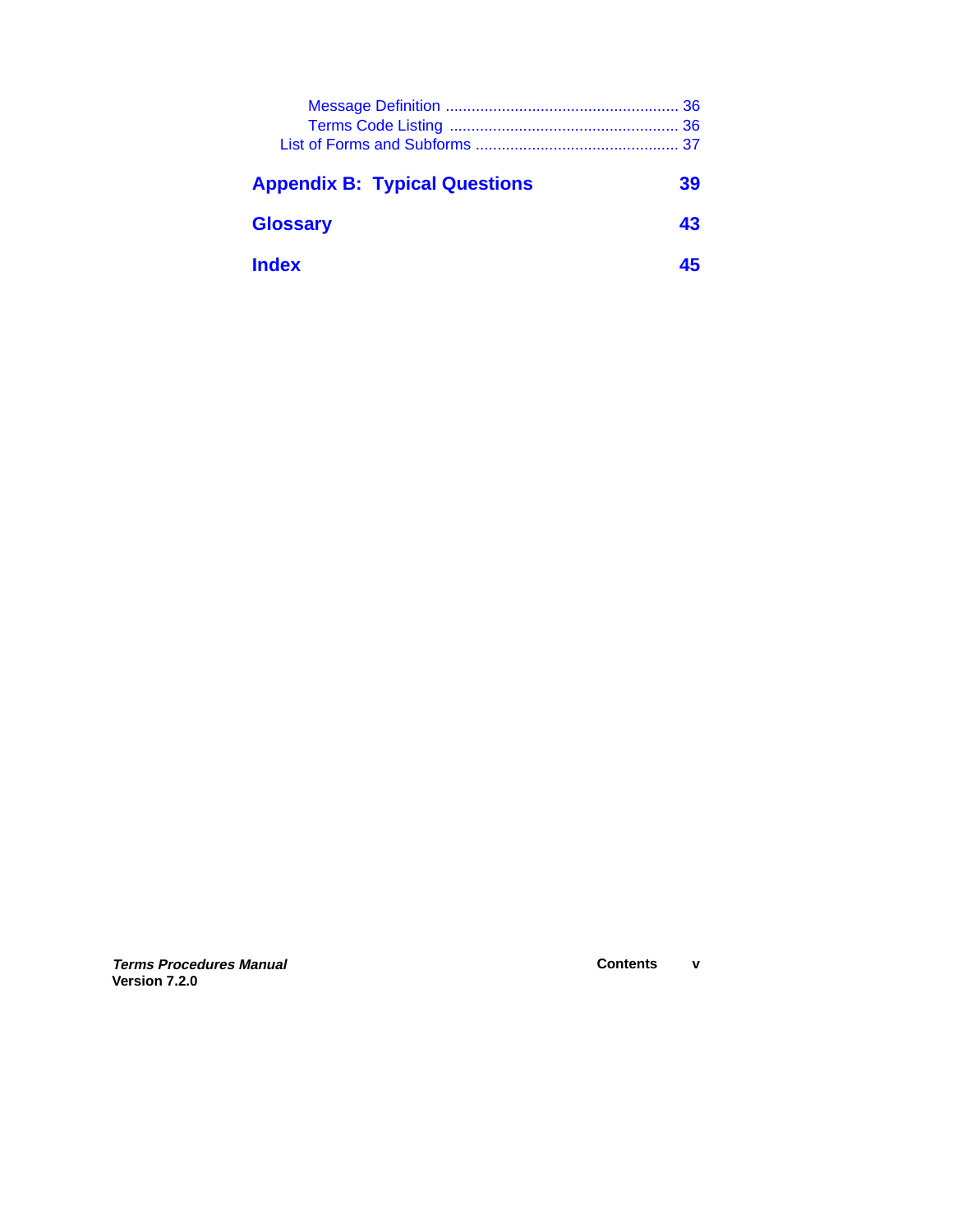**~ END OF THIS SECTION ~**

**vi Contents Terms Procedures Manual Version 7.2.0**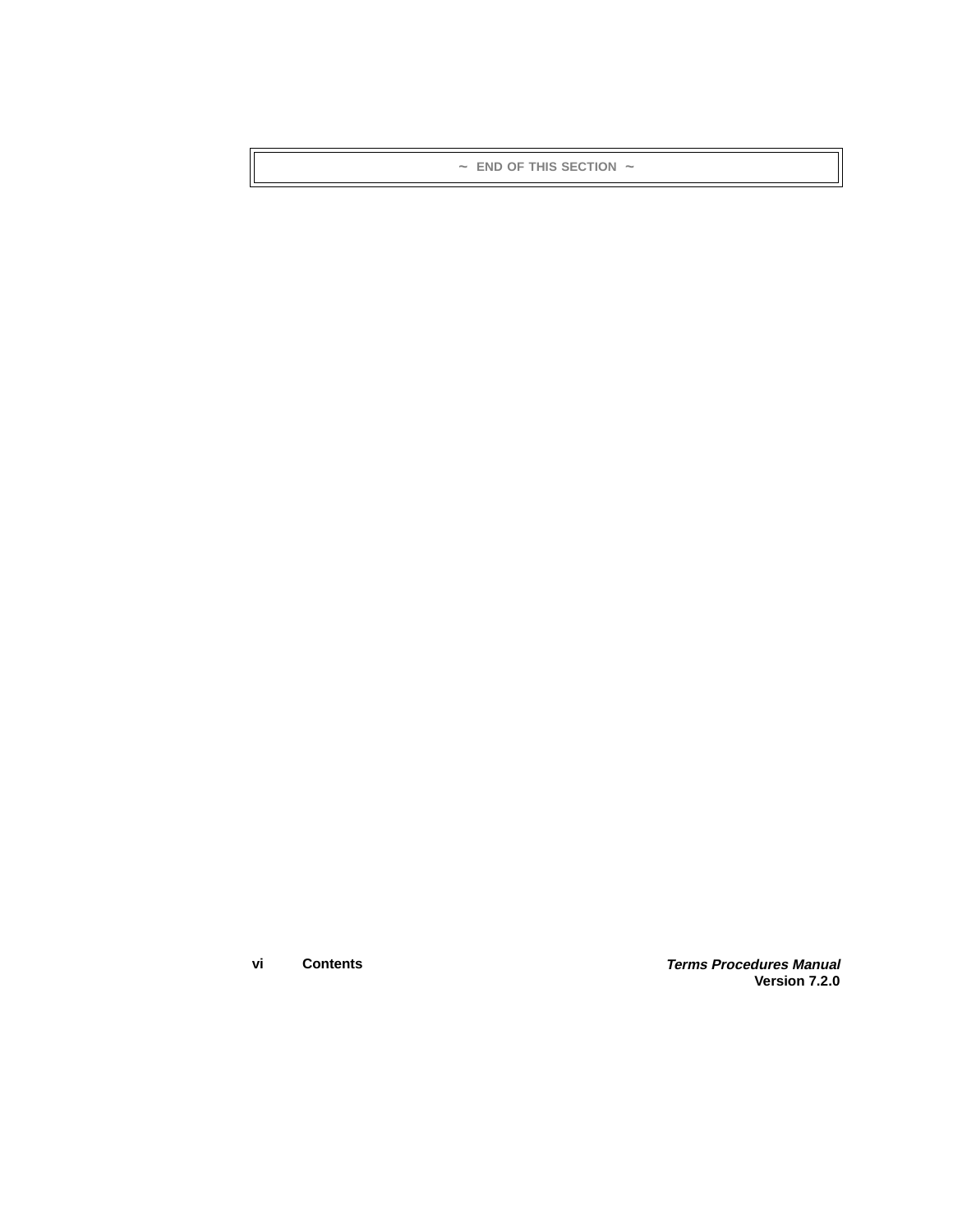# **Introduction**

<span id="page-6-0"></span>The LAWSON INSIGHT<sup>®</sup> II Terms system lets you set up predefined payment terms codes. You can assign a terms code to vendors, customers, invoices, debit memos, and purchase orders. Use terms codes to automatically calculate due dates for recreated bills of exchange, invoice due date and discount information, and create open item debit memos.

The LAWSON INSIGHT II Accounts Payable, Accounts Receivable, Billing, Bills of Exchange, Invoice Matching, Order Entry, and Purchase Order systems use terms codes defined in the Terms system.

# **Before You Start**

The LAWSON INSIGHT II Environment is the environment under which all LAWSON INSIGHT II applications run. It provides the features you use to perform your daily tasks. The LAWSON INSIGHT II Desktop Client provides the user interface for the Environment and applications. You can work in a character-based or Windows desktop environment.

If you are not familiar with the Desktop Client, read the Getting Started with the Desktop Client manual (Desktop Client Getting Started) for your hardware environment. Desktop Client Getting Started offers a simple approach to learning environment and applications features. It introduces basic concepts, important terms, and instructions in an easy-to-follow format.

# **How This Manual Is Organized**

The Terms Procedures Manual covers pre-system setup, everyday processing, and typical terms procedures. For more comprehensive learning, Lawson recommends that you use the online help text along with this manual.

**Terms Procedures Manual Version 7.2.0**

 **Introduction vii**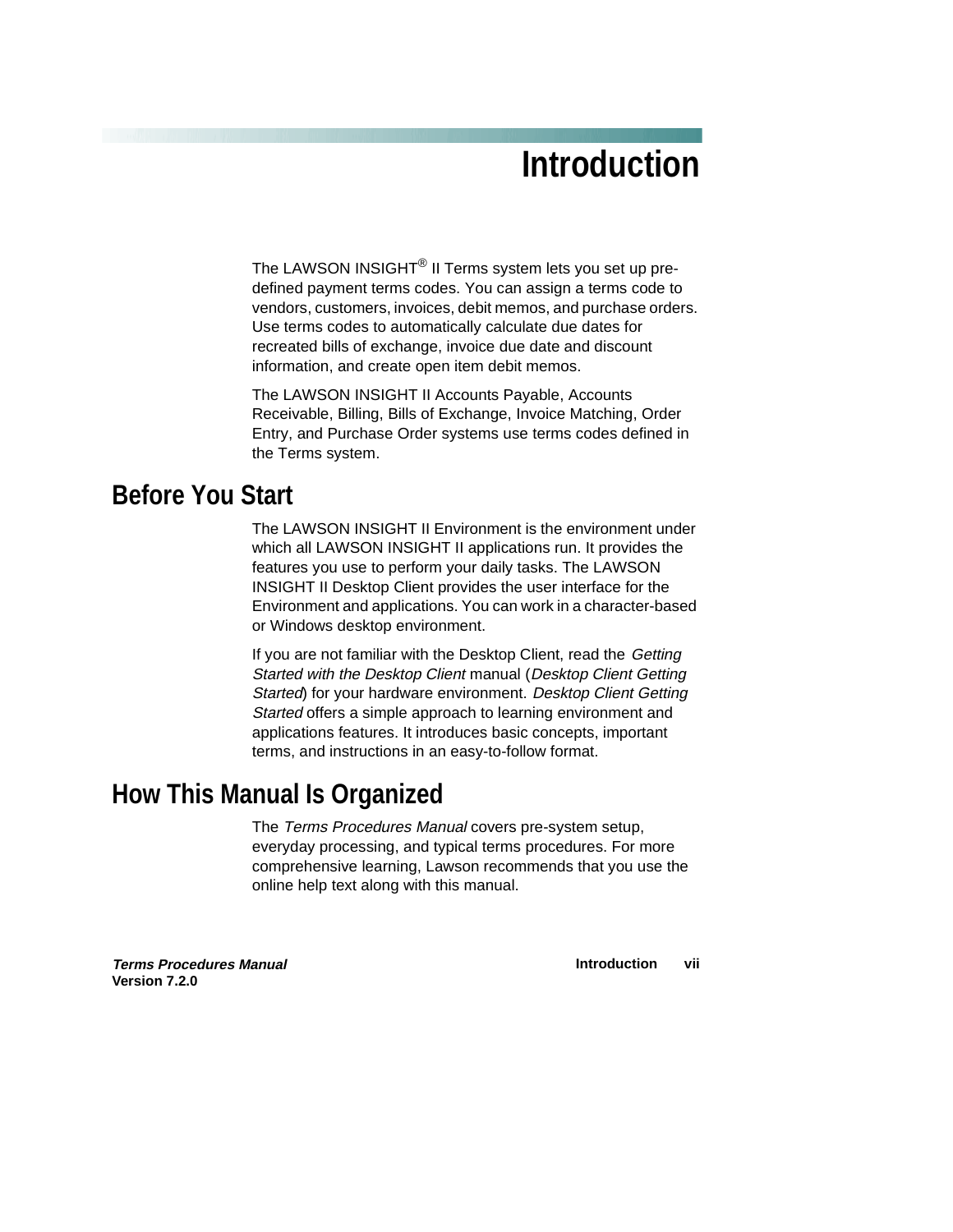<span id="page-7-0"></span>The Terms Procedures Manual has four chapters, two appendixes, and a glossary.

Chapter 1, "[Considerations Before Setup](#page-14-0)," includes information you need to know before using this application.

Chapter 2, "[Setup,](#page-16-0)" gives instructions for setting up this application.

Chapter 3, ["Procedures](#page-20-0)," gives instructions for typical procedures you perform on a regular basis.

Chapter 4, "[System Logic](#page-22-0)," gives detailed information about how this application works.

Appendix A, "[System Programs](#page-34-0)," lists all the programs in this application both by function and by form ID.

Appendix B, "[Typical Questions](#page-38-0)," answers some common questions about this application.

To get online help for a specific form or field, press **Help (F1)** from that form or field.

# **Lawson Software Documentation**

Documentation for LAWSON INSIGHT II applications covers the following areas:

- [LAWSON INSIGHT II Applications](#page-8-0)
- [LAWSON INSIGHT II Environment](#page-9-0)
- [LAWSON INSIGHT II Training Materials](#page-9-0)

All products can use the following documentation:

- Online help offers information about menu options, forms, fields, and so on. Online help is available wherever you see **Help (F1)**. For more information, see "Getting Help" in the Desktop Client Getting Started manual for your hardware environment.
- Most Lawson Software documentation is available as an online book. These books are accessible from the Desktop Help menu. From the Help menu, choose an online book.

**viii Introduction Terms Procedures Manual Version 7.2.0**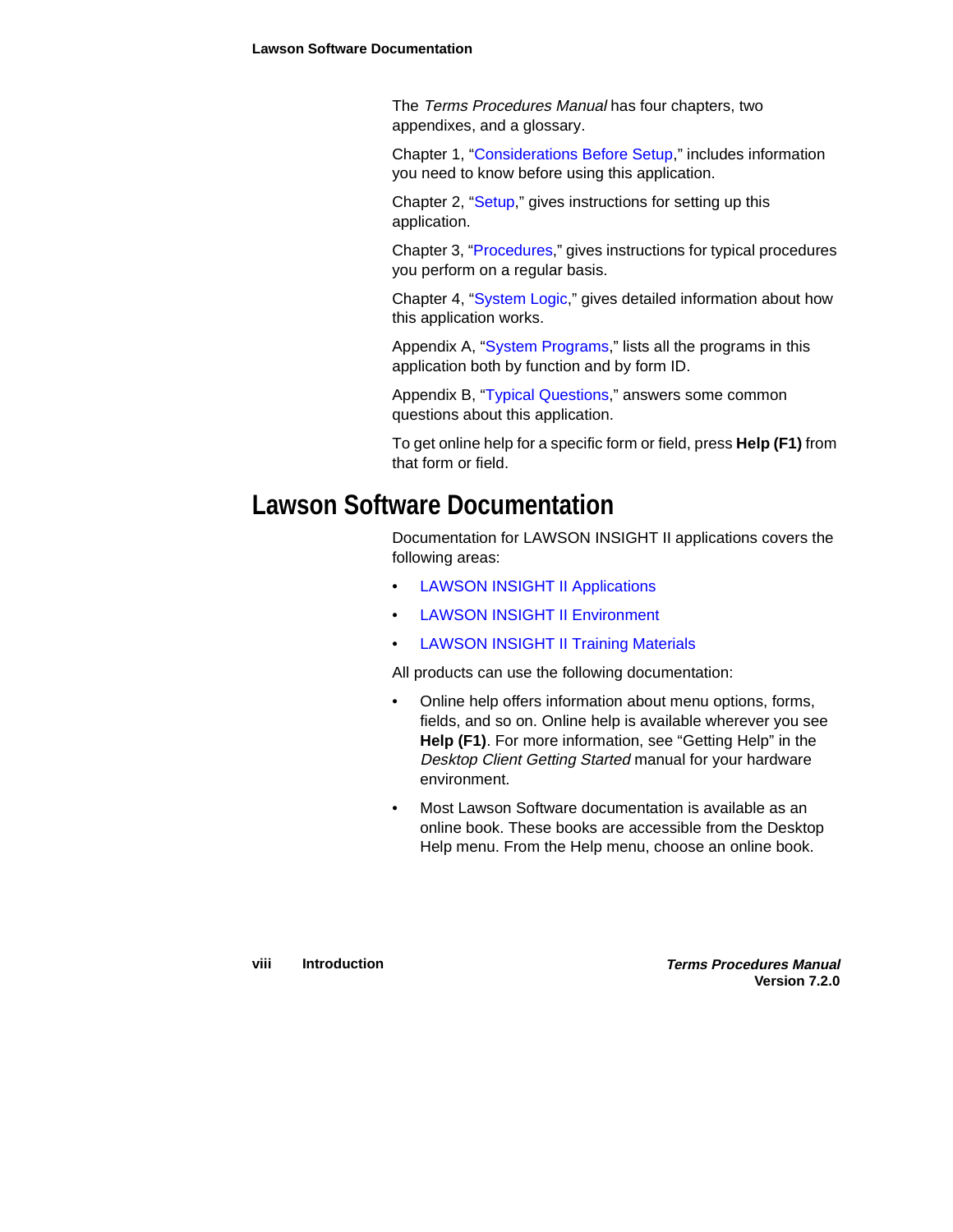<span id="page-8-0"></span>• Context-sensitive Windows help is available if you choose the Help button in the dialog box that you access from the menu bar command. These help topics provide you with information about how to correctly use each of the options in the dialog box. You can also access each of the context-sensitive help categories from the pull-down help menu.

### **Documentation Short Names**

When an Environment manual is referred to from another manual, a short name is used. For example, the Getting Started with the Desktop Client manual is referred to in a LAWSON INSIGHT II application procedures manual as Desktop Client Getting Started.

In this introduction, you can find the short name of each Environment manual immediately after its full title.

## **LAWSON INSIGHT II Applications**

- The application *Procedures Manual* is a how-to quide for learning all the functions in an application. This manual covers what to consider before you set up your application, setup procedures, typical procedures, and system logic. Use this manual with online help text for a complete explanation of a process.
- The application *Conversion Workbook* is a user's quide for the data conversion process. Conversion workbooks are written for new Lawson clients that are converting from a non-Lawson system to a Lawson application system. The conversion workbooks explain considerations for data conversion, include diagrams illustrating the conversion process, and provide detailed instructions for converting data. Conversion workbooks are available on the Lawson client Internet site. Contact your account representative for the URL address.
- Application online help text gives you quick access to detailed information about a form, a field, program file usage, or the data files in an application. Choose **Help (F1)** to view the help text. See the Desktop Client Getting Started manual for your hardware environment for more information.
	- User Text gives you information on using forms and form fields.

**Terms Procedures Manual Version 7.2.0**

 **Introduction ix**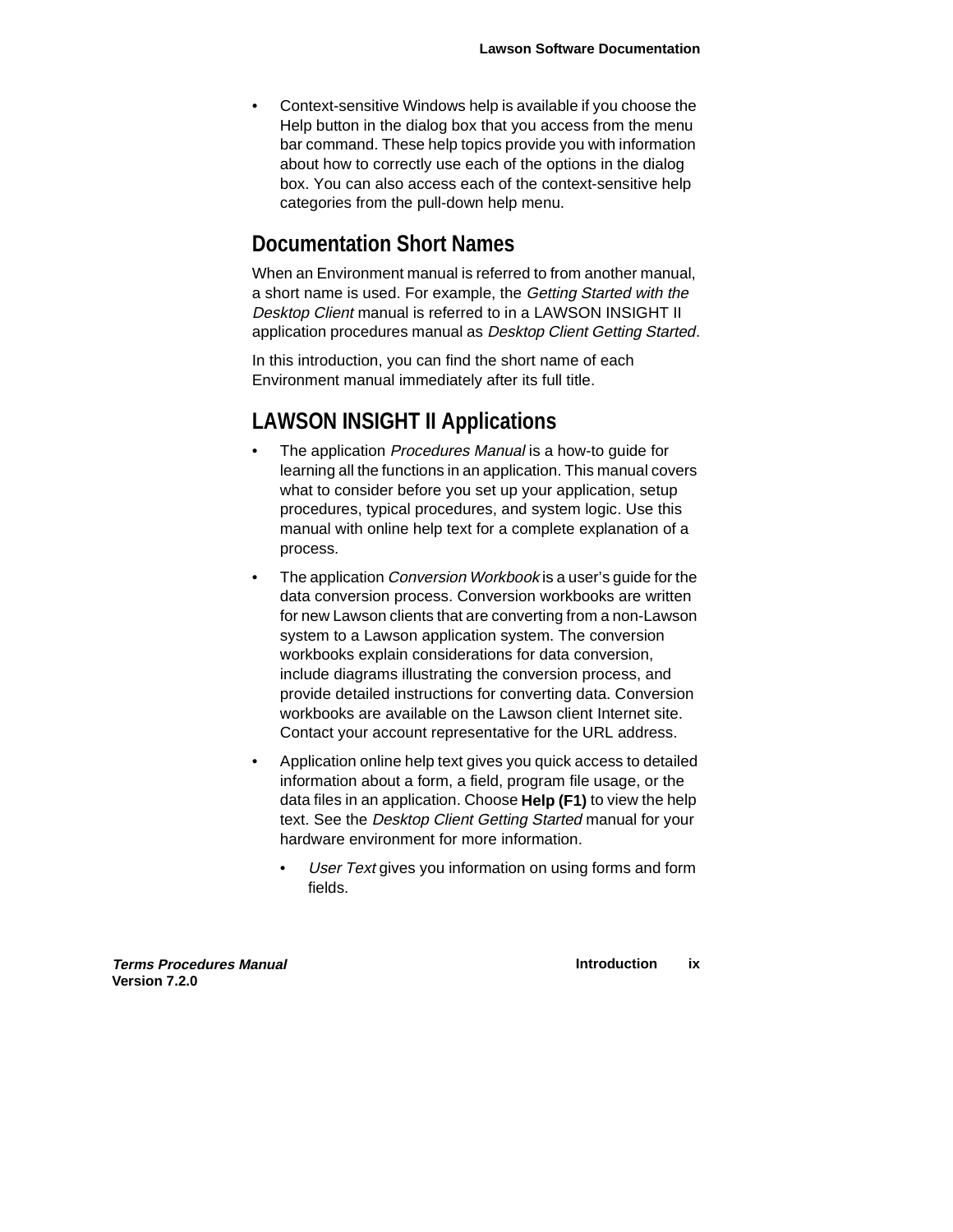- <span id="page-9-0"></span>• Data File Text gives you information on what data files contain and lists the updated and referenced programs by data file.
- Technical Text lists the updated and referenced files by program.

# **LAWSON INSIGHT II Environment**

- Getting Started with the Desktop Client (Desktop Client Getting Started) explains the basic operation and standard features of the Environment and applications. This manual describes standard user interface components such as menus, forms, and dialog boxes; and basic procedures for working with online data and reports. This manual also explains how to install the Desktop Client and describes Desktop Tabs, a toolbar that users can customize to automate applications that can run on the Windows desktop. If you are new to the Desktop Client and Lawson applications, read this manual first.
- Getting Started with the Desktop Client Quick Reference Card (Desktop Client Getting Started Quick Reference) is an easyto-use reference card to guide you in your daily work. This card explains some of the common features of the Environment and applications.

# **LAWSON INSIGHT II Training Materials**

- The application *Training Manual* includes information you need to learn the basics of a LAWSON INSIGHT II application system. Use this manual with the application procedures manual.
- The Lawson Trainer Catalog contains course schedules and descriptions for the Environment, Desktop Client, and applications classes.

You can view the current training schedule and course catalog at our World Wide Web site at the following address.

**World Wide Web site: http://www.lawson.com**

**x** Introduction **Terms** Procedures Manual **Version 7.2.0**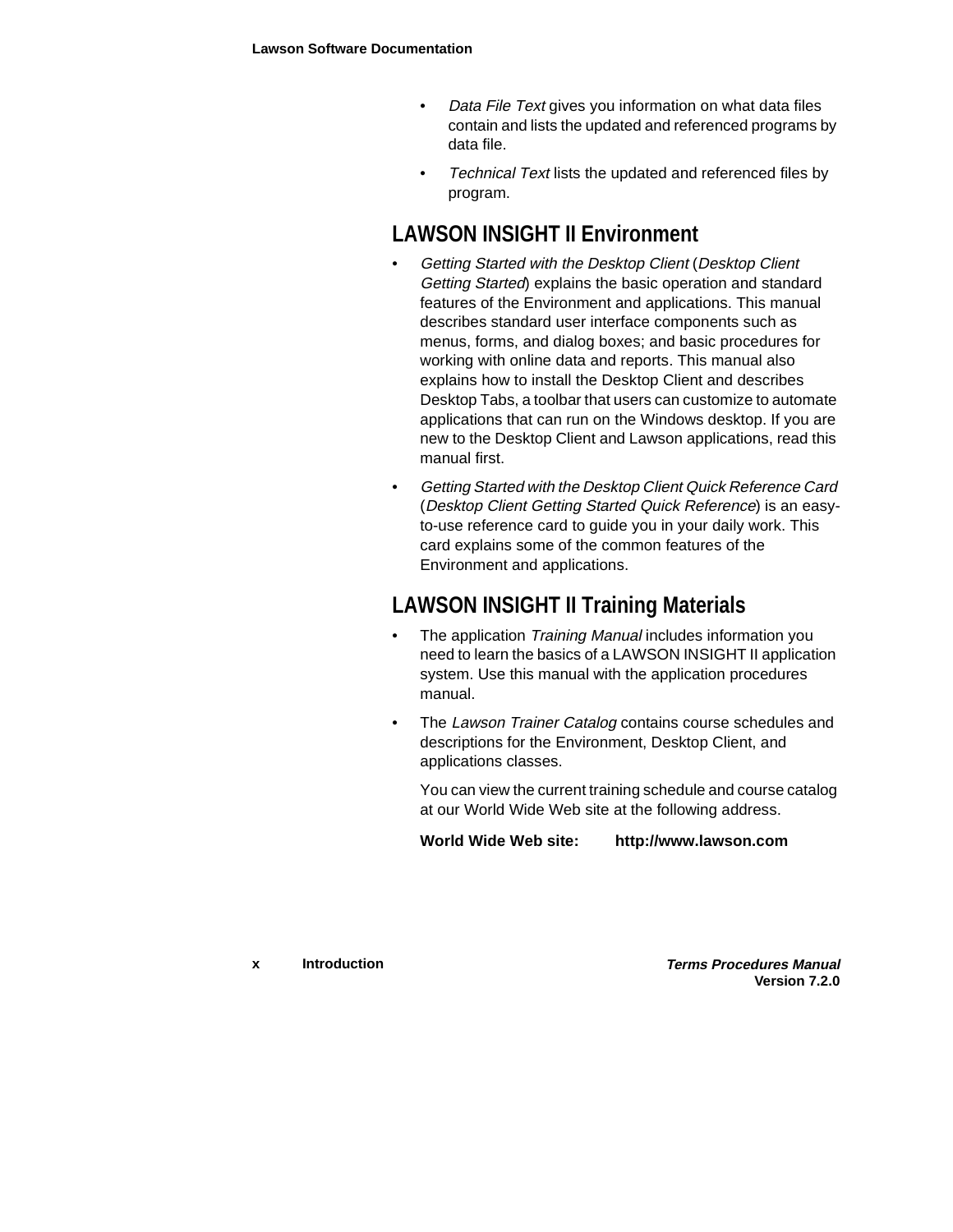To obtain a password or request a specific password, contact **webmaster@lawson.com**

# <span id="page-10-0"></span>**Lawson Software Documentation Standards**

Lawson Software uses the following character styles in its documentation.

| This           | <b>Represents</b>                                                                                                                                                                                                                                                                                                   |
|----------------|---------------------------------------------------------------------------------------------------------------------------------------------------------------------------------------------------------------------------------------------------------------------------------------------------------------------|
| bold           | A key name or a function key name. For<br>example, Shift is a key name and Help<br>(F1) is a function key name.                                                                                                                                                                                                     |
|                | A value or command that you must type<br>exactly as it appears. For example, if the<br>instructions say "Type A", type the bolded<br>letters exactly as written, then press Enter.                                                                                                                                  |
| <i>italics</i> | A placeholder for a user-defined value. For<br>example, lapm productline PO20.1.<br>Important information that requires your<br>attention.                                                                                                                                                                          |
|                | A manual title.                                                                                                                                                                                                                                                                                                     |
| (F1)(F24)      | A function key number. For example, if the<br>instructions say "Press Help (F1)," press<br>the key(s) mapped for the $(F1)$ function key<br>on your keyboard.                                                                                                                                                       |
| Key1+Key2      | A plus sign between key names instructs<br>you to press and hold down the first key,<br>then press the second key. For example,<br>"Press Shift+FndNxt (F3)" instructs you to<br>press and hold down the <b>Shift</b> key, then<br>press the FndNxt (F3) function key.<br>Release both keys to complete the action. |

## **Key Names**

Because different keyboards can have different key names, your keyboard key names might not match those used in Lawson Software documentation. For example, if the instructions say

**Terms Procedures Manual Version 7.2.0**

 **Introduction xi**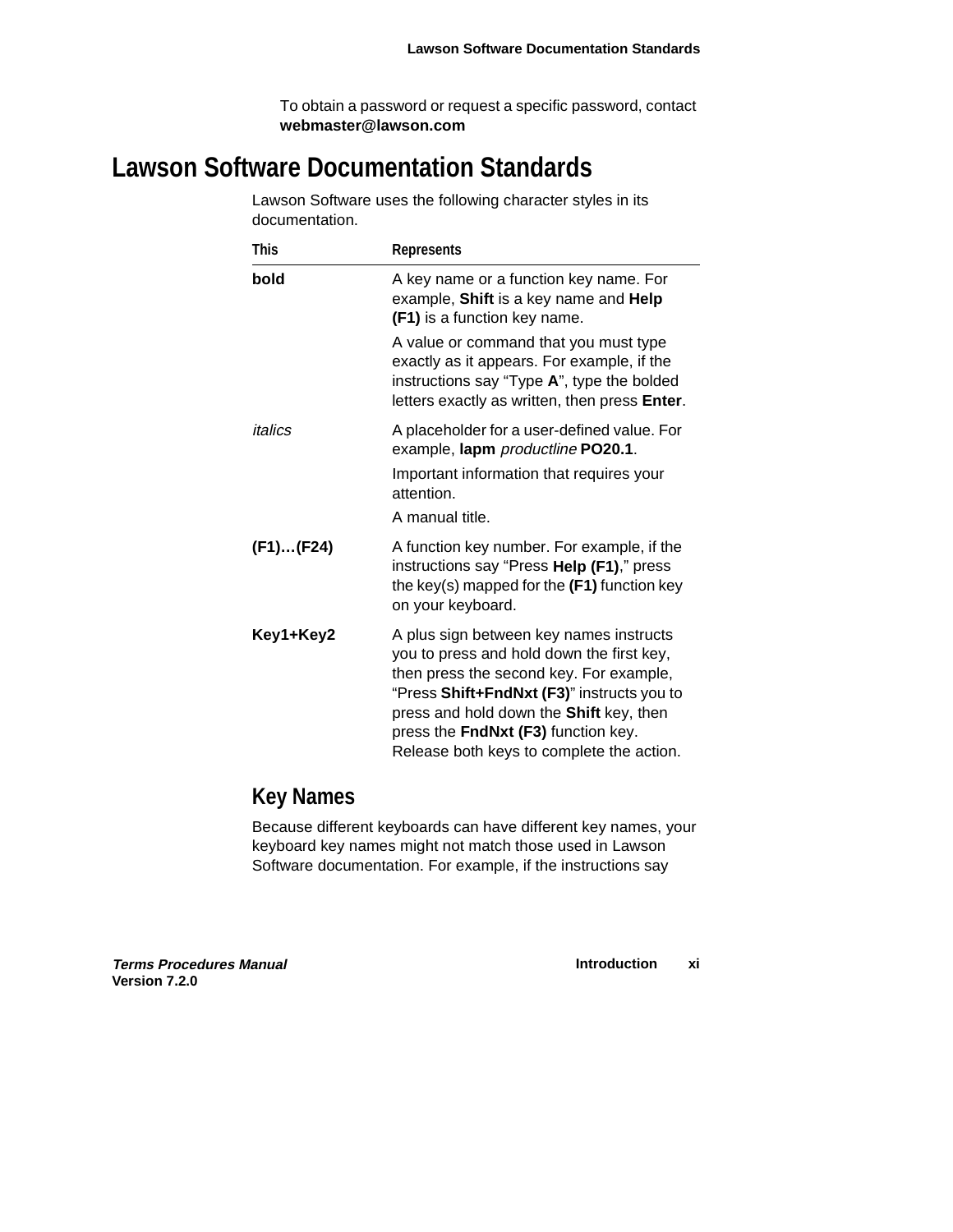<span id="page-11-0"></span>"Choose OK," and your keyboard does not have an **OK** key, choose the key that is mapped as the **OK** key on your keyboard (for example, the **F12** key or the **Enter** key).

If you use the Desktop Client, press **Alt+K** to display your keyboard mapping on the terminal screen. If you use a third-party emulator, see the documentation for the package you use.

# **Terminology**

Lawson Software uses several terms in its documentation that have a precise meaning. The following table defines these terms.

| Term   | Meaning                                                                                                                                                                                                                           |
|--------|-----------------------------------------------------------------------------------------------------------------------------------------------------------------------------------------------------------------------------------|
| choose | Start a process, for example, open a form<br>or a subform.                                                                                                                                                                        |
|        | If you use Windows-based applications,<br>you choose an option by pointing to the<br>option and double-clicking the left mouse<br>button or pressing the equivalent<br>accelerator keys.                                          |
|        | If you use character-based applications,<br>you choose an option by putting the light<br>bar on the option and pressing <b>Mark</b> or OK.<br>In some cases, you can choose an option<br>by typing the letter next to the option. |
|        | For complete information, see the Desktop<br>Client Getting Started manual for your<br>hardware environment.                                                                                                                      |
| define | In a form or subform, type data in the fields<br>required to complete the form or subform,<br>and choose OK to send the data.                                                                                                     |
|        | In some fields, you must choose Define to<br>open the form or subform where you can<br>define the field value.                                                                                                                    |

**xii Introduction Terms Procedures Manual Version 7.2.0**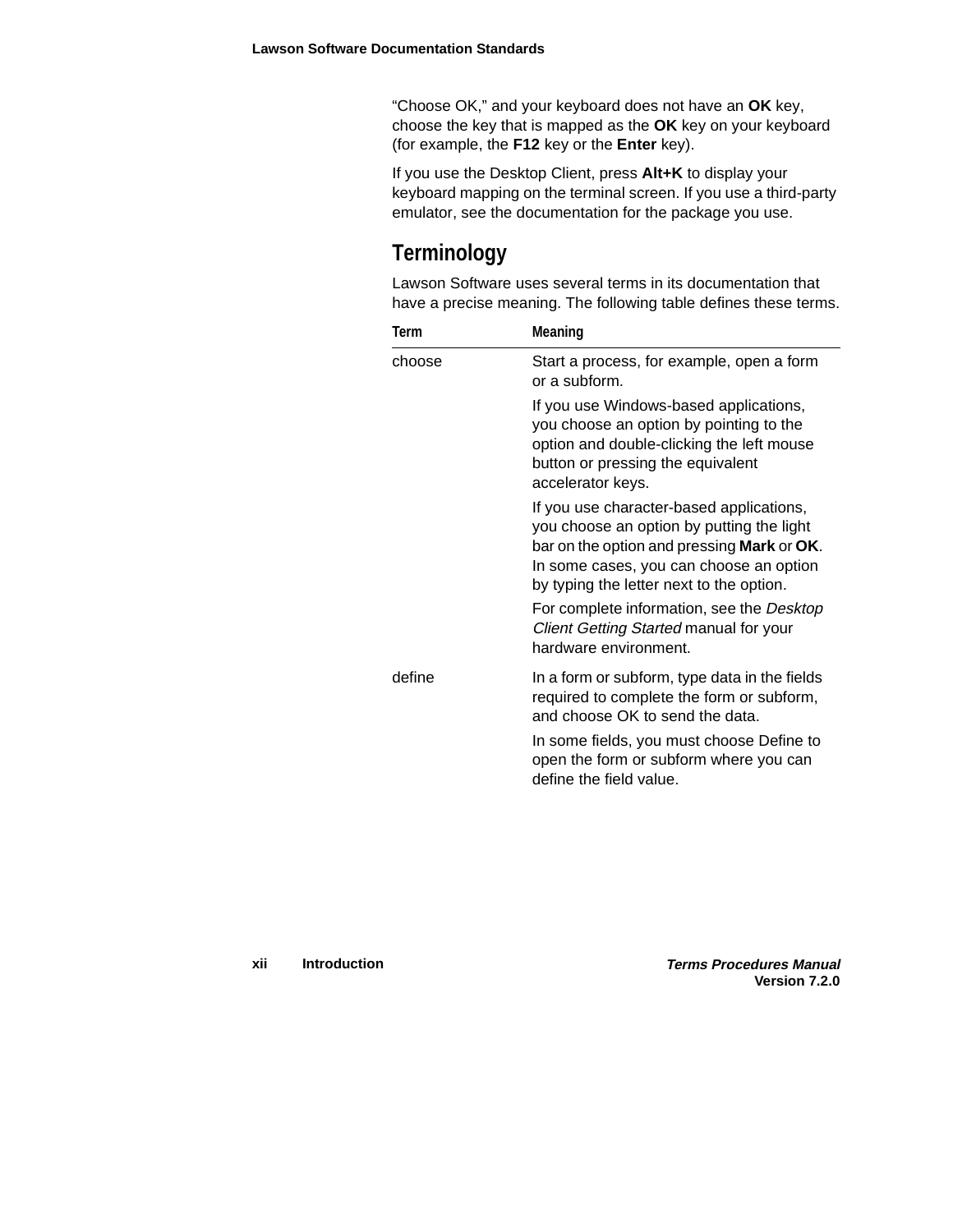#### **Lawson Software Documentation Standards**

| Term   | Meaning                                                                                                                                                                                                                                                                                                                                           |
|--------|---------------------------------------------------------------------------------------------------------------------------------------------------------------------------------------------------------------------------------------------------------------------------------------------------------------------------------------------------|
| ΟK     | Accept or send the data. For example,<br>choosing OK after typing data on an online<br>form saves the data and updates the<br>database.                                                                                                                                                                                                           |
|        | In character-based applications, the key(s)<br>mapped for the OK key is hardware-<br>dependent.                                                                                                                                                                                                                                                   |
| run    | Send data for processing. Depending on<br>your hardware, you can press different<br>keys to perform this task.                                                                                                                                                                                                                                    |
| select | Identify an item to process. Selecting an<br>item does not start a process.                                                                                                                                                                                                                                                                       |
|        | If you use Windows-based applications,<br>you select an item by pointing to the item<br>and clicking the left mouse button or<br>pressing the equivalent accelerator keys. In<br>most cases, when you select an item, you<br>select it from a list of valid values that<br>appears when you click the field select<br>indicator or choose Select. |
|        | If you use character-based applications,<br>you select an item by putting the light bar<br>on it. In some cases, you must also press<br>Mark, Next, or OK.                                                                                                                                                                                        |
|        | For complete information, see the Desktop<br>Client Getting Started manual for your                                                                                                                                                                                                                                                               |
| type   | In a form field, type the data, then move the<br>light bar to the next field.                                                                                                                                                                                                                                                                     |
|        | At a command line, type the letters exactly<br>as written, then press Enter.                                                                                                                                                                                                                                                                      |
| use    | Start a form or subform.<br>For complete information about starting<br>forms and subforms, see the Desktop<br>Client Getting Started manual for your<br>hardware environment.                                                                                                                                                                     |

**Terms Procedures Manual Version 7.2.0**

 **Introduction xiii**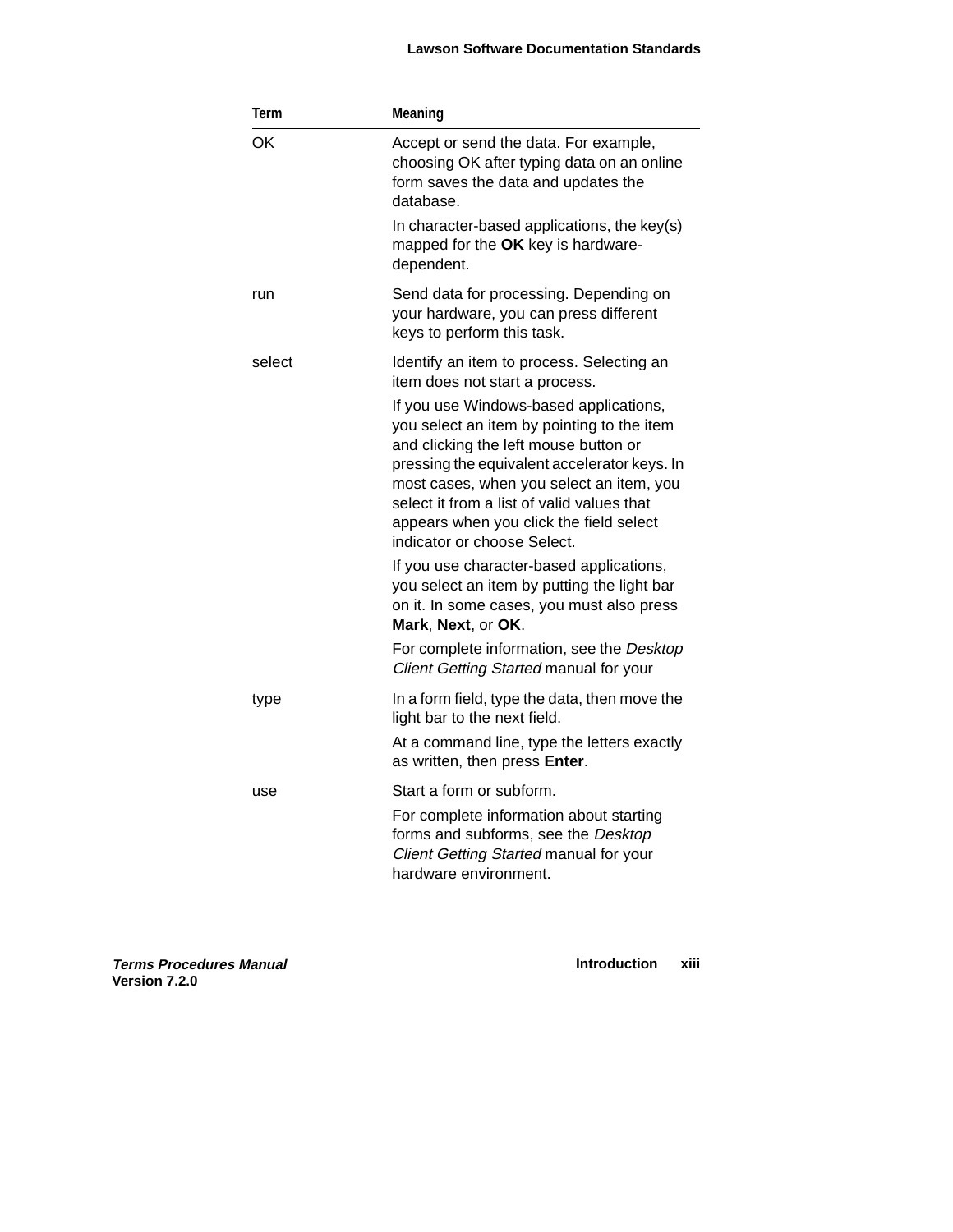# <span id="page-13-0"></span>**Lawson Software Support**

If you have questions after using Lawson Software documentation, or if you would like to suggest ways to improve a manual, you can contact us using one of the following methods:

- Lawson Software Help Line
- **Lawson Software Fax Number**
- Lawson Software Documentation Internet Mail Address

### **Lawson Software Help Line**

The Lawson Software Help Line is open Monday through Friday from 7:00 AM to 7:00 PM (central time). Emergency service is available after 7:00 PM and on weekends.

| Help Line:                                 | 1-800-695-9000        |
|--------------------------------------------|-----------------------|
| <b>Help Line from New York State:</b>      | 1-800-888-3440        |
| <b>Help Line in the United</b><br>Kingdom: | $(0)181 - 754 - 8460$ |

### **Lawson Software Fax Number**

You can fax questions or suggestions about a manual to the Documentation Production Manager using the Lawson Software fax number.

**Fax number: 612-379-8569**

### **Lawson Software Documentation Internet Mail Address**

You can send questions or suggestions about a manual to the Documentation Production Manager using the Lawson Software Internet mail address.

**Internet mail address: documentation@lawson.com**

**~ END OF THIS SECTION ~**

**xiv Introduction Terms Procedures Manual Version 7.2.0**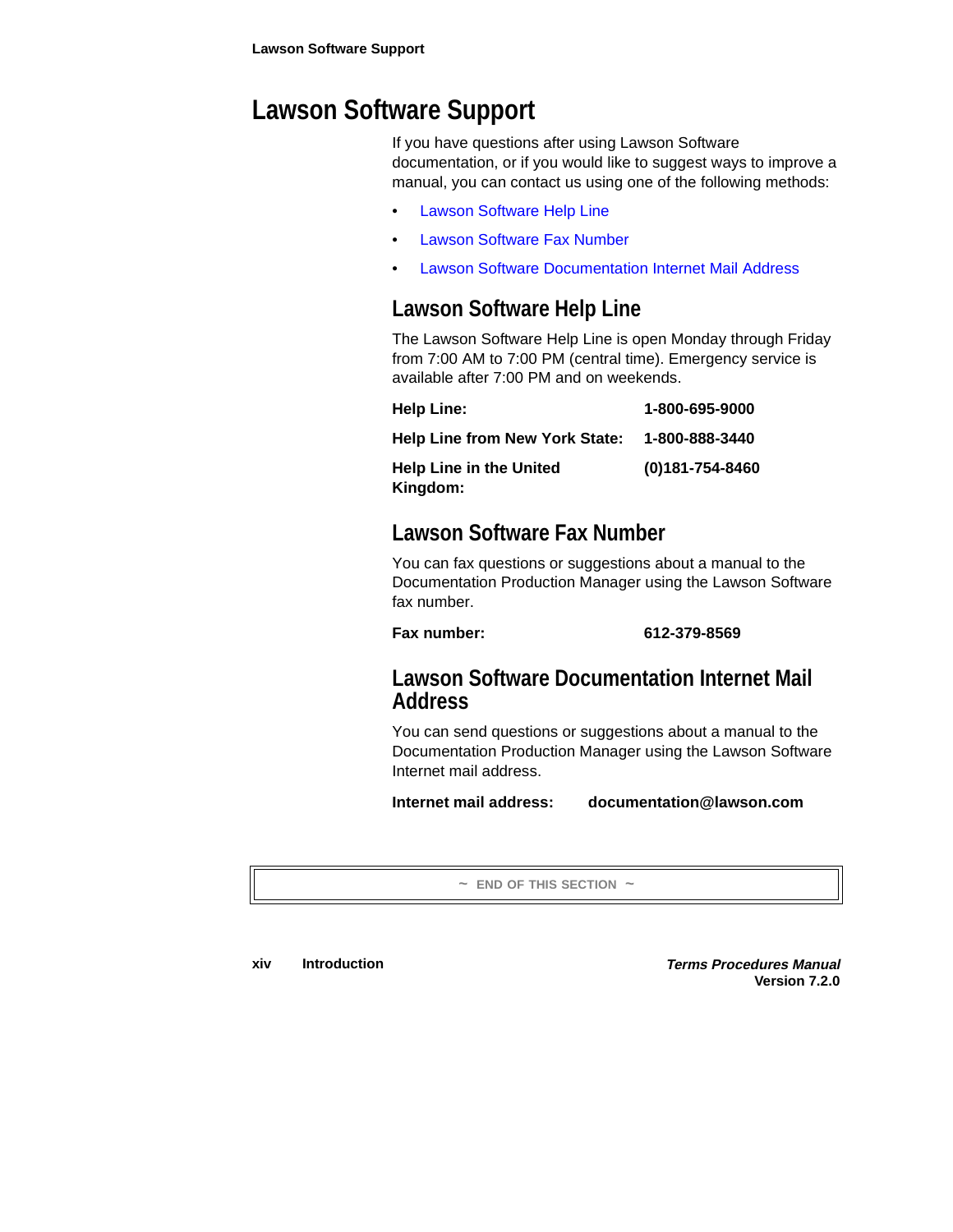# <span id="page-14-0"></span>**Considerations Before Setup**

When you set up your LAWSON INSIGHT II Terms system, you might need to define optional information in other LAWSON INSIGHT II systems that use terms codes defined in the Terms system.

# **Setup Prerequisites**

Consider the following before setting up your Terms system:

- **Drill Around Security**
- **Anticipation Discount Terms**

## **Drill Around Security**

The Lawson Software Drill Around feature gives users access to LAWSON INSIGHT II Business Management System data. Users can move between summary and detail information by selecting options. Therefore, security must be defined so that confidential information is accessible only to appropriate users. For information about defining security for the Drill Around feature, see "Defining Drill Around Security" in the "Lawson User Administration" chapter of System Administration.

# **Anticipation Discount Terms**

An anticipation discount is a discount granted based on the number of days an account is paid before the due date. The anticipation discount rate is the percentage used to calculate the discount amount. You can use anticipation discount terms in the LAWSON INSIGHT II Accounts Payable system.

**Terms Procedures Manual Version 7.2.0**

**Chapter 1 Considerations Before Setup 15**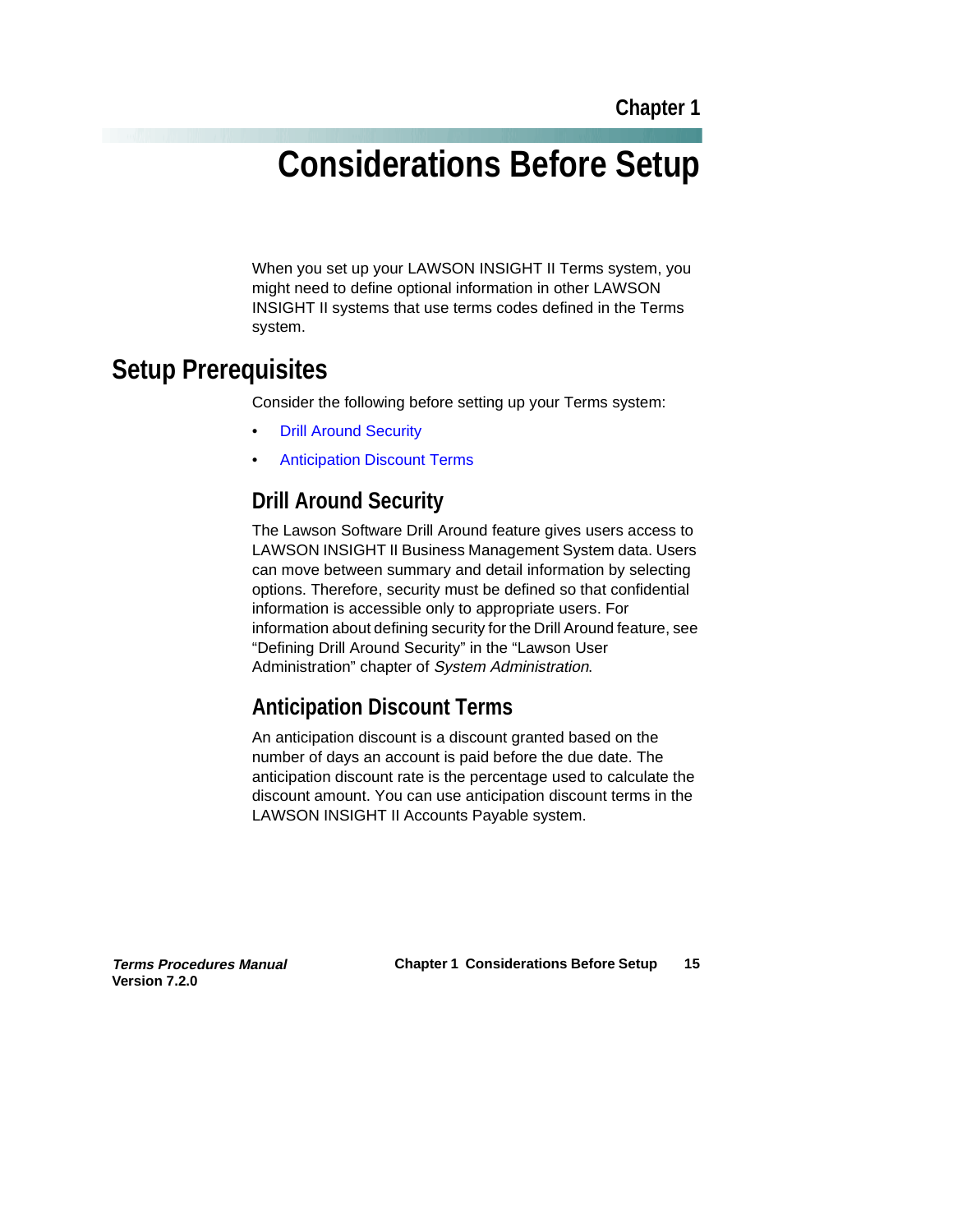#### **Setup Prerequisites**

You can define anticipation discount terms for a multiple payment or split terms code. If you define a terms code for anticipation invoices, you must define an anticipation discount rate for each accounts payable vendor that uses the terms code.

To calculate the discount amount for an anticipation invoice, the system

- subtracts the invoice payment date from the invoice due date to calculate the number of days paid early,
- divides the number of days paid early by 365 days,
- multiplies the result by the anticipation discount rate, and
- multiplies the result by the payment amount to calculate the discount amount.

For complete information on setting up the LAWSON INSIGHT II Accounts Payable system, see the Accounts Payable Procedures Manual.

**~ END OF THIS SECTION ~**

**16 Chapter 1 Considerations Before Setup Terms Procedures Manual**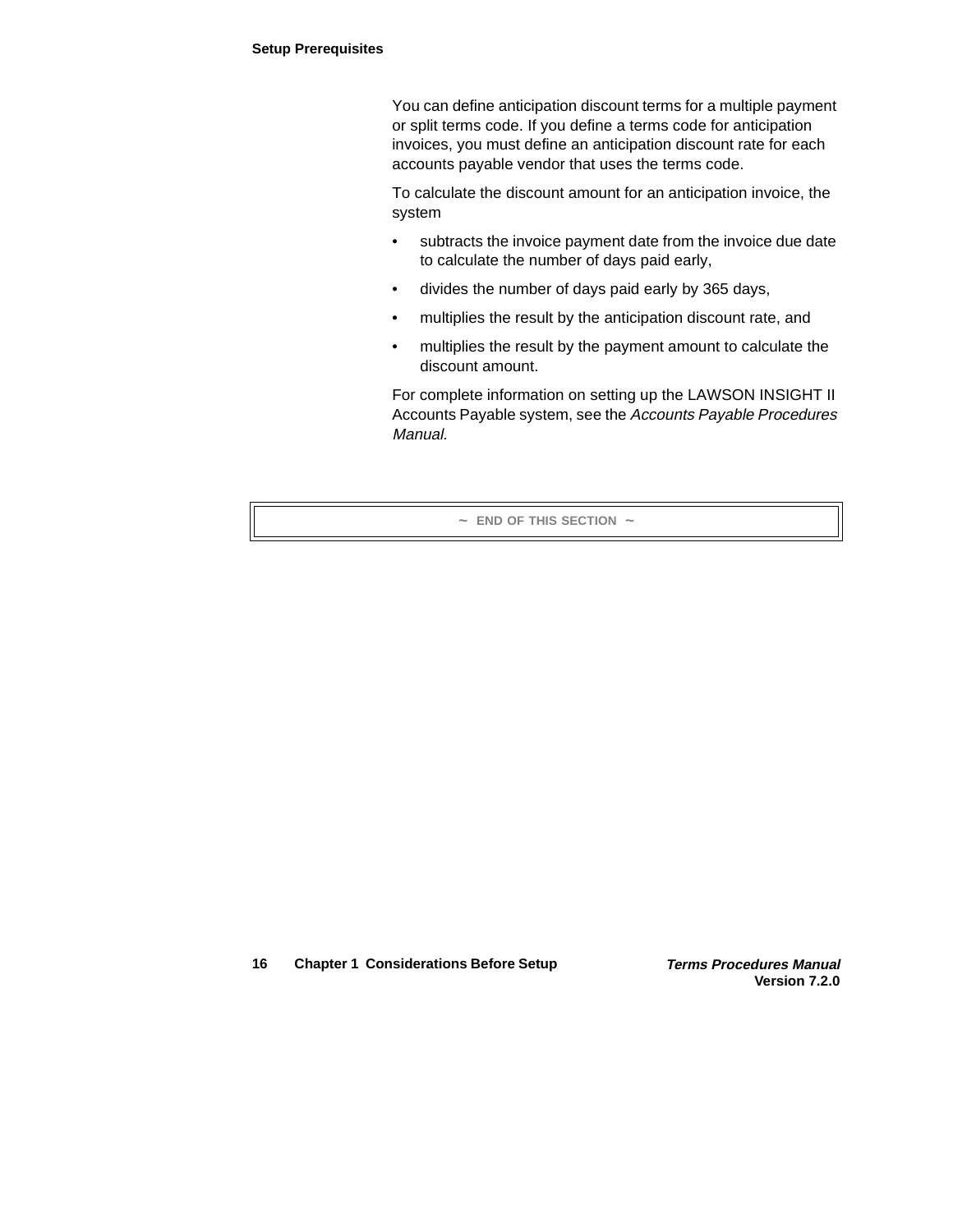# **Setup**

This chapter gives instructions on setting up the Terms system.

• Defining Terms Codes

# <span id="page-16-0"></span>**Defining Terms Codes**

The following sections explain the different terms codes in the Terms system and how to define them.

This section includes the following topics.

- Defining a Net Terms Code
- [Defining a Multiple Payment Terms Code](#page-17-0)
- [Defining a Split Terms Code](#page-17-0)
- [Defining a Fixed Days Terms Code](#page-18-0)
- [Defining a Prox Terms Code](#page-18-0)
- [Defining a Prepayment Terms Code](#page-19-0)

## **Defining a Net Terms Code**

Net terms are the most common payment terms. Use net terms to define a net due date based on a set number of days from the invoice date. The program calculates the discount amount and the discount date from the discount percent and the discount day.

#### **To define a net terms code**

Use TE01.2 (Maintenance).

Choose the Net form tab to define net terms codes.

#### **Optional reports and inquiries**

Use TE01.1 (Inquiry) to display net terms codes. In the Type field, select Net.

**Terms Procedures Manual Version 7.2.0**

**Chapter 2 Setup 17**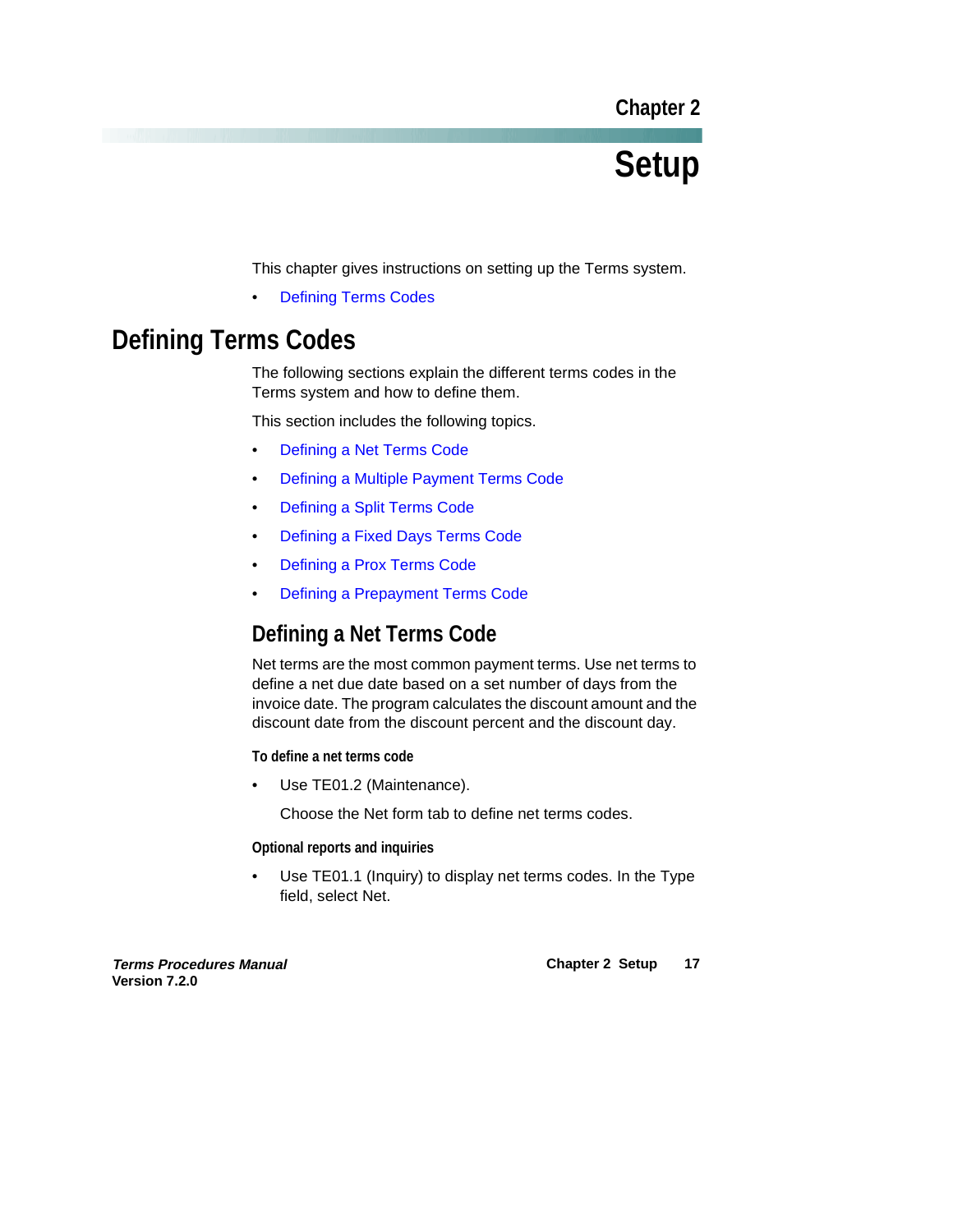<span id="page-17-0"></span>• Run TE200 (Terms Code Listing) to list all net terms codes. In the Terms type field, select Net.

# **Defining a Multiple Payment Terms Code**

Use multiple payment terms when several net due dates are required for a single invoice number or several levels of discounts when a hierarchy of percentages and due dates are needed. For example, you can use this code in a seasonal purchase where a single invoice will result in several payments by the customer. Each obligation is aged separately.

**To define a multiple payment terms code**

Use TE01.2 (Maintenance).

Choose the Multiple Payment form tab to define multiple payment terms codes.

#### **Optional reports and inquiries**

- Use TE01.1 (Inquiry) to display multiple payment terms codes. In the Type field, select Multiple Payment.
- Run TE200 (Terms Code Listing) to list all multiple payment terms codes. In the Terms type field, select Multiple Payment.

# **Defining a Split Terms Code**

Split terms are similar to prox terms because the net due date and discount date are defined as a specific day of the month, depending on the invoice date. Split terms have the added ability to split a month into five segments, each having a unique net due date and discount date.

The due date can either be a specific day of the month or it can be the last day of the month. Because of the split terms logic, the due date can also be defined in the following month. The program checks to ensure the discount date for each range, if defined, is before the due date.

**To define a split terms code**

Use TE01.2 (Maintenance).

Choose the Split form tab to define split terms codes.

**18 Chapter 2 Setup Terms Procedures Manual Version 7.2.0**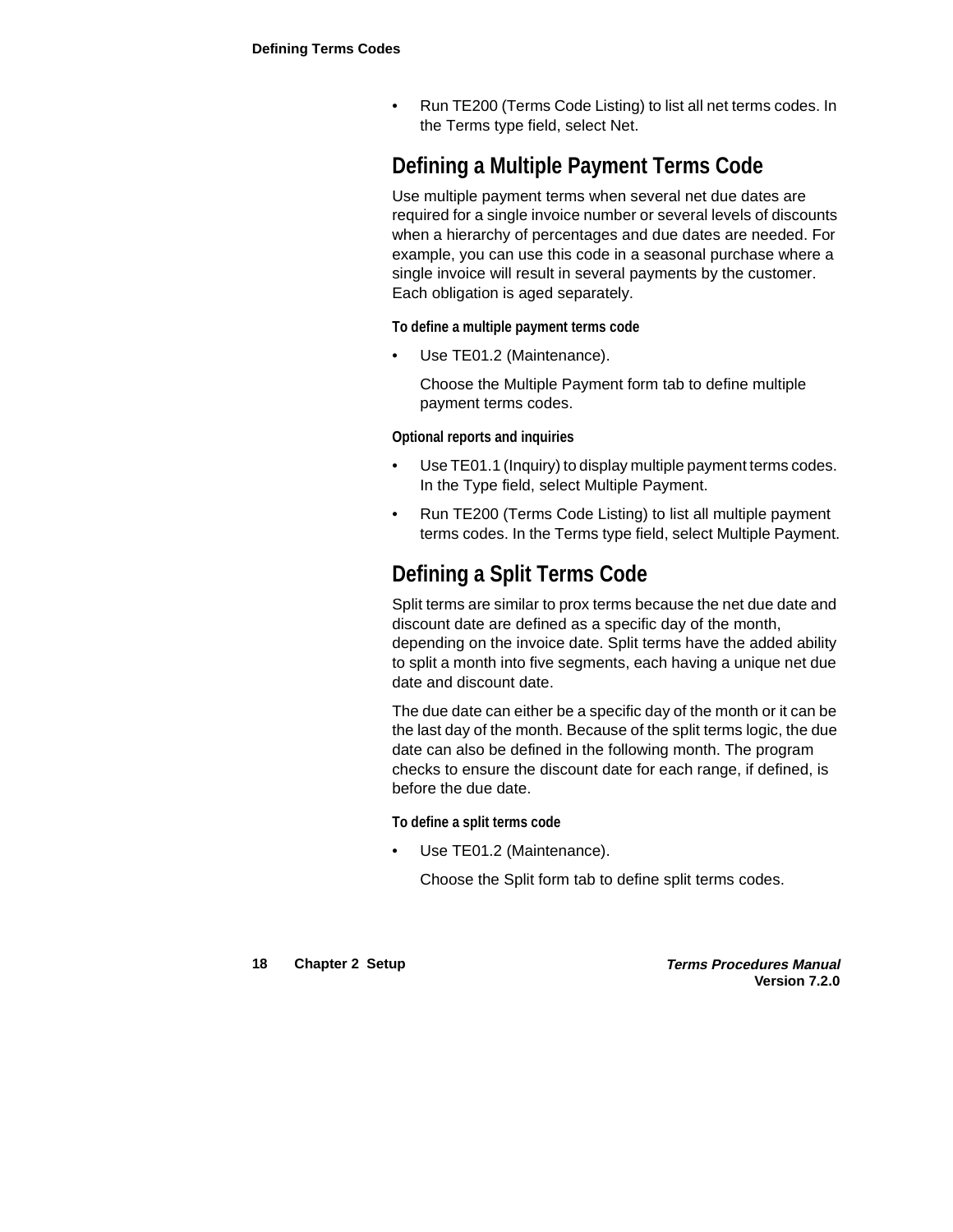#### <span id="page-18-0"></span>**Optional reports and inquiries**

- Use TE01.1 (Inquiry) to display split terms codes. In the Type field, select Split.
- Run TE200 (Terms Code Listing) to list all split terms codes. In the Terms type field, select Split.

## **Defining a Fixed Days Terms Code**

Fixed days terms let you define several obligations on certain days of the month or certain days of the week. There are no discounts allowed with this type of code.

#### **To define a fixed days terms code**

Use TE01.2 (Maintenance).

Choose the Fixed Days form tab to define fixed days terms codes.

#### **Optional reports and inquiries**

- Use TE01.1 (Inquiry) to display fixed days terms codes. In the Type field, select Fixed.
- Run TE200 (Terms Code Listing) to list all fixed days terms codes. In the Terms type field, select Fixed.

### **Defining a Prox Terms Code**

Use prox terms to define a specific day of the month for the net due date and an optional discount due date. If a discount is offered, the discount due date and the net due date can be the same day, but the net due date will be one or more months following. If the net due date is different from the prox day, you must enter a discount percent.

You can define the net due date using specific date options or number of days forward options. The date options can be defined as either a specific date, the end of the month, or a set number of months forward. The days forward option allows the net due date to be a set number of days from the last discount date calculated or the invoice date.

**Terms Procedures Manual Version 7.2.0**

**Chapter 2 Setup 19**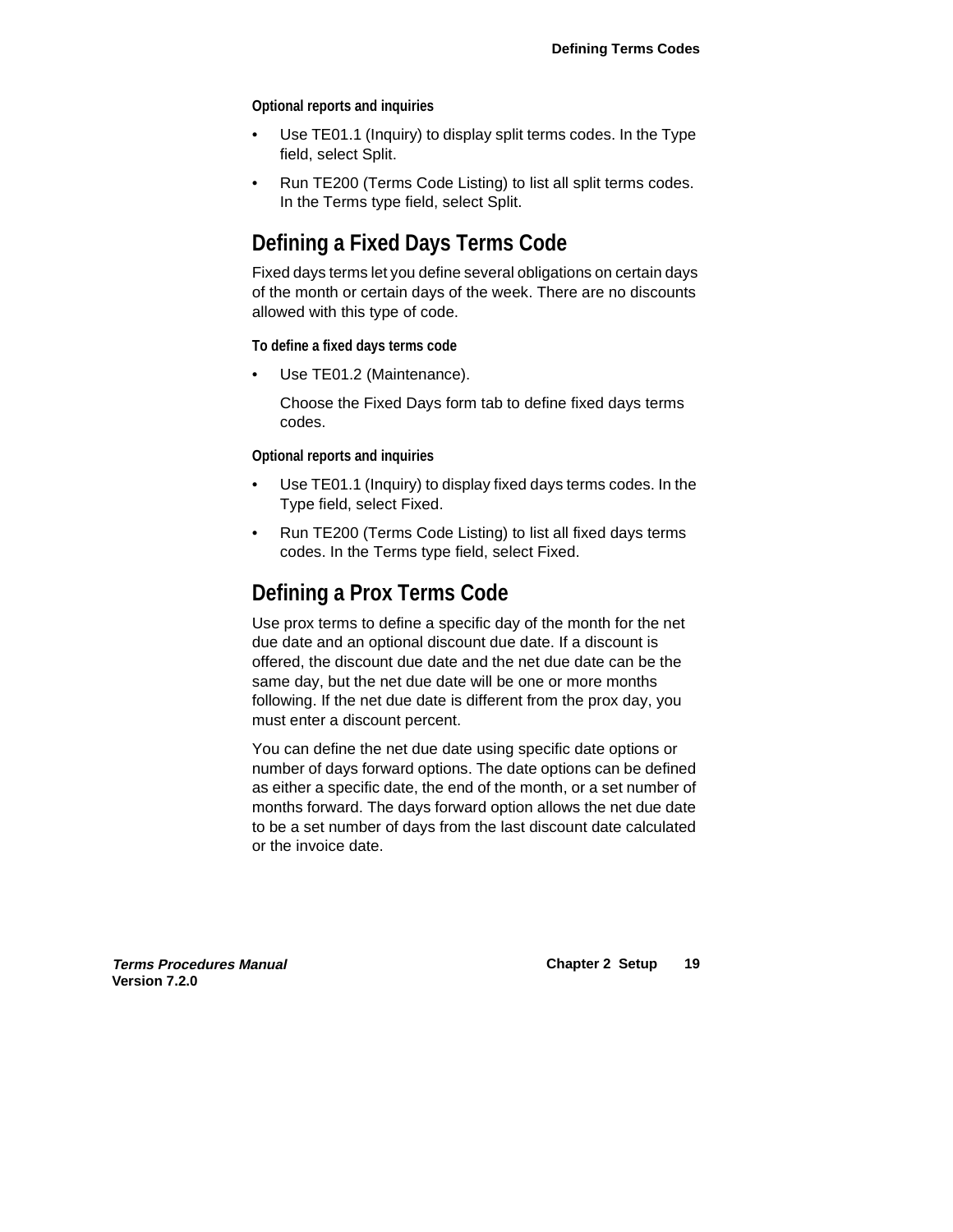#### <span id="page-19-0"></span>**Defining Terms Codes**

The prox date is used to calculate the discount date unless additional discount days or months are defined. Additional discount parameters cannot be defined if the days forward method is used to calculate the net due date.

#### **To define a prox terms code**

Use TE01.2 (Maintenance).

Choose the Prox form tab to define prox terms codes.

#### **Optional reports and inquiries**

- Use TE01.1 (Inquiry) to display prox terms codes. In the Type field, select Prox.
- Run TE200 (Terms Code Listing) to list all prox terms codes. In the Terms type field, select Prox.

## **Defining a Prepayment Terms Code**

Use prepayment terms if the invoice is to be prepaid or requires Cash on Delivery (COD). The calculated net due date is the transaction date and no discount is applied.

#### **To define a prepayment terms code**

Use TE01.2 (Maintenance).

Choose the Prepayment form tab to define prepayment terms codes.

#### **Optional reports and inquiries**

- Use TE01.1 (Inquiry) to display prepayment terms codes. In the Type field, select Prepayment.
- Run TE200 (Terms Code Listing) to list all prepayment terms codes. In the Terms type field, select Prepayment.

**~ END OF THIS SECTION ~**

**20 Chapter 2 Setup Terms Procedures Manual Version 7.2.0**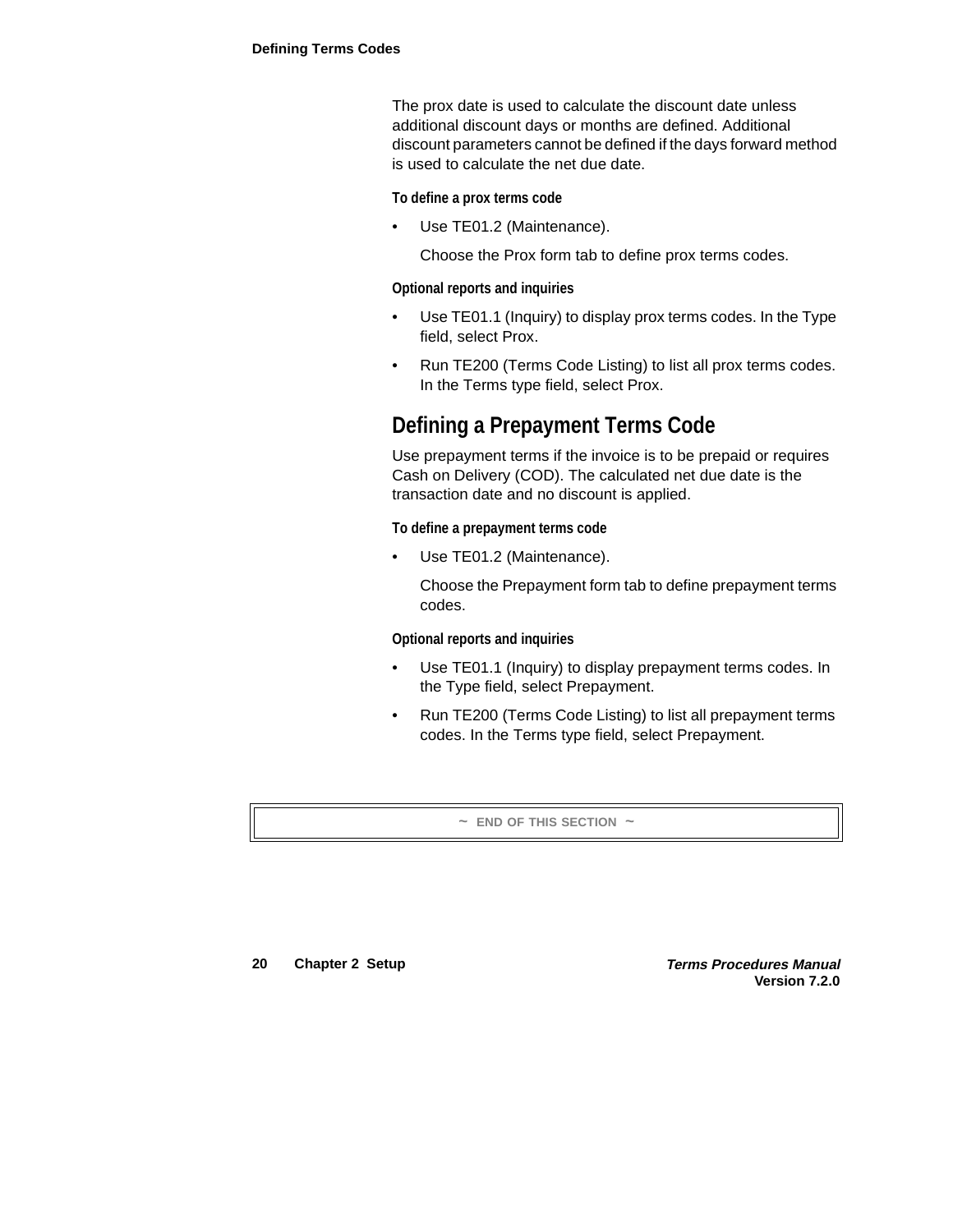**Chapter 3**

# **Procedures**

<span id="page-20-0"></span>This chapter gives instructions on terms maintenance procedures you perform on a routine basis.

- **Previewing Terms Codes**
- **Defining Standard Messages**

# **Previewing Terms Codes**

The Preview Button is located on TE01.1 (Inquiry) and on all terms maintenance form tabs in TE01.2 (Maintenance). The terms program calculates and displays the discount date, discount percent, discount amount, due date, the due date day of the week, and the obligation amounts based on a sample amount and invoice date you provide.

Discount amounts display for all payment terms code types except multiple payment terms codes. For a multiple payment terms code, up to three discount dates and percentages may apply to each payment sequence displayed. The discount amounts displayed assume the invoice is paid in full on or before the discount date.

#### **To preview a terms code**

• From a terms maintenance tab, choose the Preview Button.

 $-$  or  $-$ 

Use TE01.3 (Terms Code Preview).

# **Defining Standard Messages**

You can define standard messages for use by other LAWSON INSIGHT II applications. These standard messages print on statements and bills of exchange.

**Terms Procedures Manual Version 7.2.0**

**Chapter 3 Procedures 21**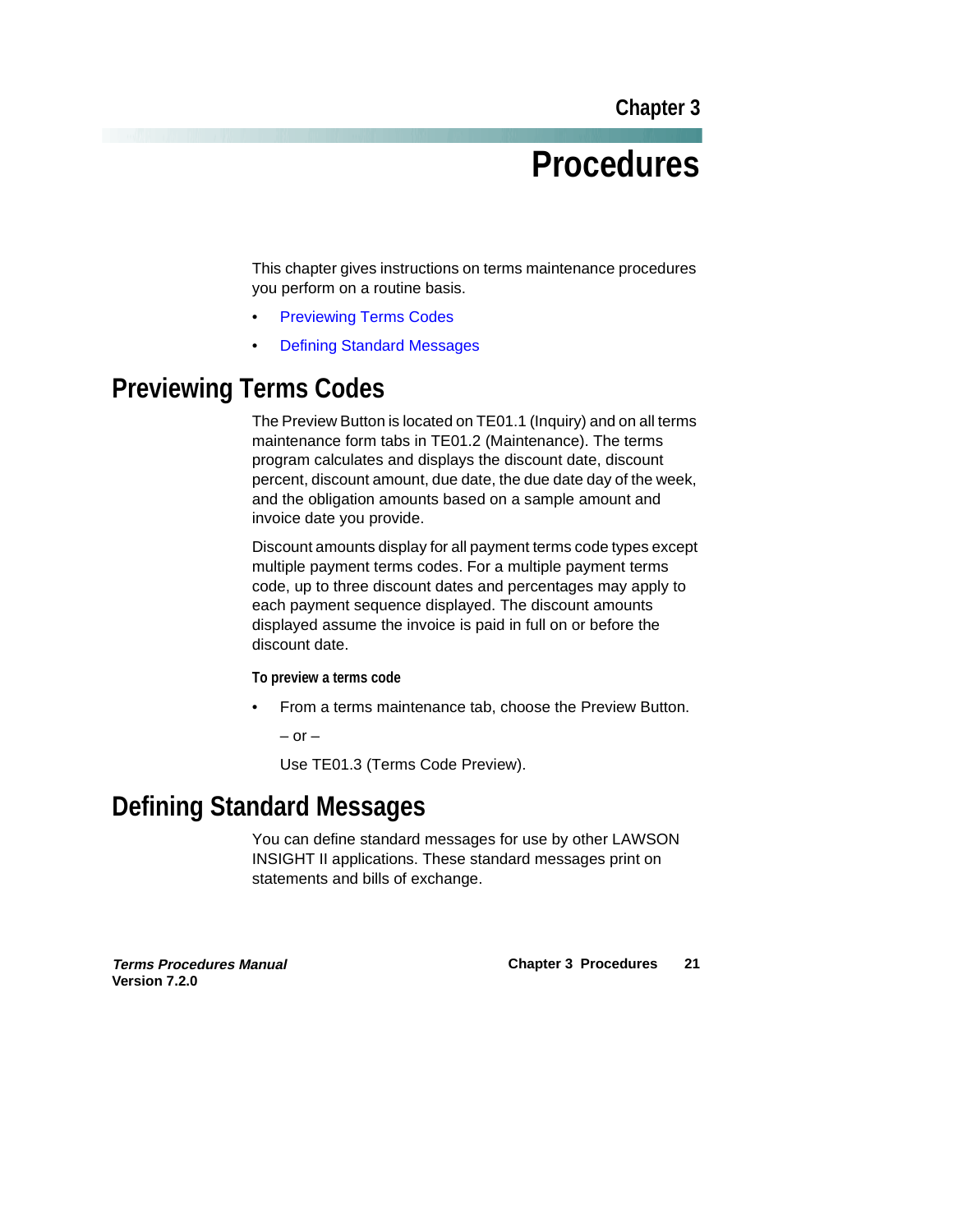**To define a standard message**

• Use TE02.1 (Standard Messages).

**~ END OF THIS SECTION ~**

**22 Chapter 3 Procedures Terms Procedures Manual Version 7.2.0**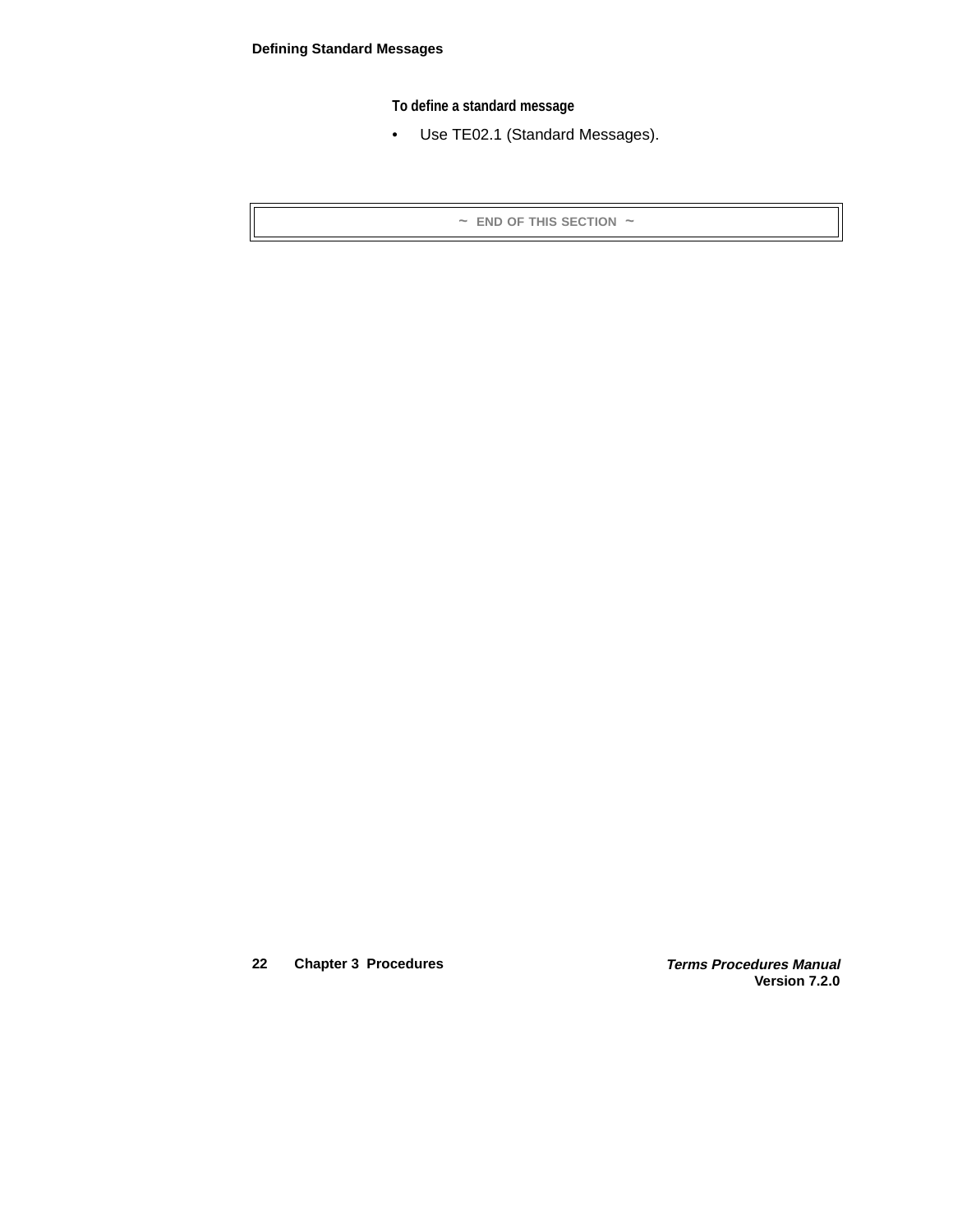**Chapter 4**

# **System Logic**

<span id="page-22-0"></span>This chapter contains the following topics.

- Terms Code Use in Other Systems
- [Terms Code Examples](#page-23-0)

# **Terms Code Use in Other Systems**

The LAWSON INSIGHT II

- Accounts Payable,
- Accounts Receivable,
- [Billing](#page-23-0),
- [Bills of Exchange](#page-23-0),
- [Invoice Matching](#page-23-0),
- [Order Entry](#page-23-0), and
- [Purchase Order](#page-23-0)

systems use terms codes defined in the Terms system.

## **Accounts Payable**

You can assign terms codes to vendors, locations, and invoices in the Accounts Payable system. Terms codes are used to automatically calculate invoice due date and discount information.

# **Accounts Receivable**

You can assign terms codes to debit memos, customers, and invoices in the Accounts Receivable system. Terms codes are used to automatically calculate invoice due date and discount information.

**Terms Procedures Manual Version 7.2.0**

**Chapter 4 System Logic 23**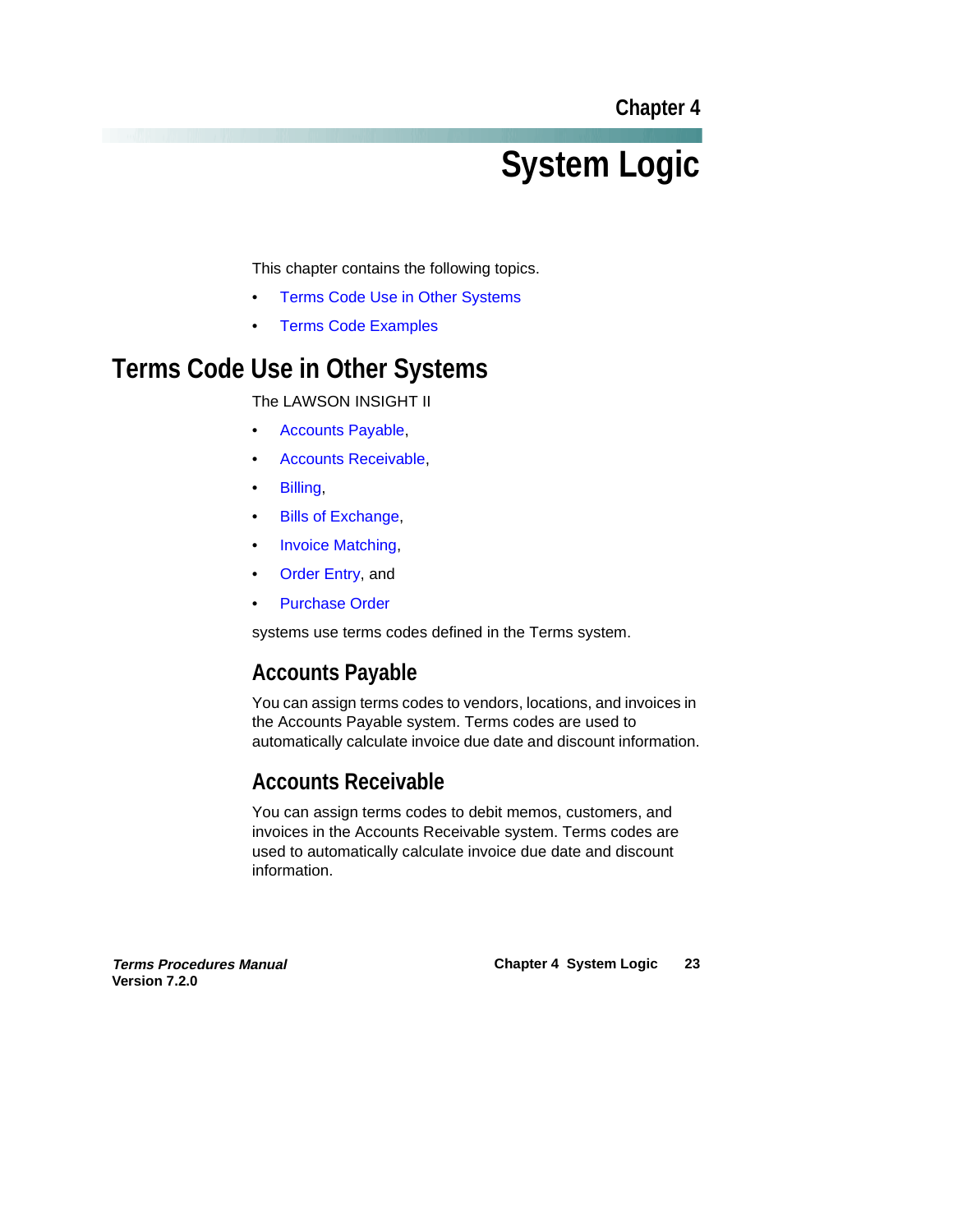# <span id="page-23-0"></span>**Billing**

You can assign terms codes to invoices for ship-to customers in the Billing system. Terms codes are used to automatically calculate invoice due date and discount information.

## **Bills of Exchange**

Terms codes are used to calculate due dates for recreated bills of exchange and create open item debit memos in the Bills of Exchange system.

## **Invoice Matching**

You can assign terms codes to invoices in the Invoice Matching system. Terms codes are used to automatically calculate invoice due date and discount information.

# **Order Entry**

You can assign terms codes to orders in the Order Entry system. Terms codes are used to automatically calculate invoice due date and discount information.

# **Purchase Order**

You can assign terms codes to purchase orders in the Purchase Order system. Terms codes are used to automatically calculate invoice due date and discount information.

# **Terms Code Examples**

This section illustrates how different terms codes are used to calculate invoice due date and discount information. It contains the following examples.

- [Example 1: Net Terms,](#page-24-0)
- [Example 2: Multiple Payment Terms with Discounts](#page-24-0),
- [Example 3: Multiple Payment Terms without Discounts](#page-26-0),
- [Example 4: Fixed Days Terms Fixed Day of the Month](#page-26-0),
- [Example 5: Fixed Days Terms Fixed Day of the Week,](#page-30-0)

**24 Chapter 4 System Logic Terms Procedures Manual**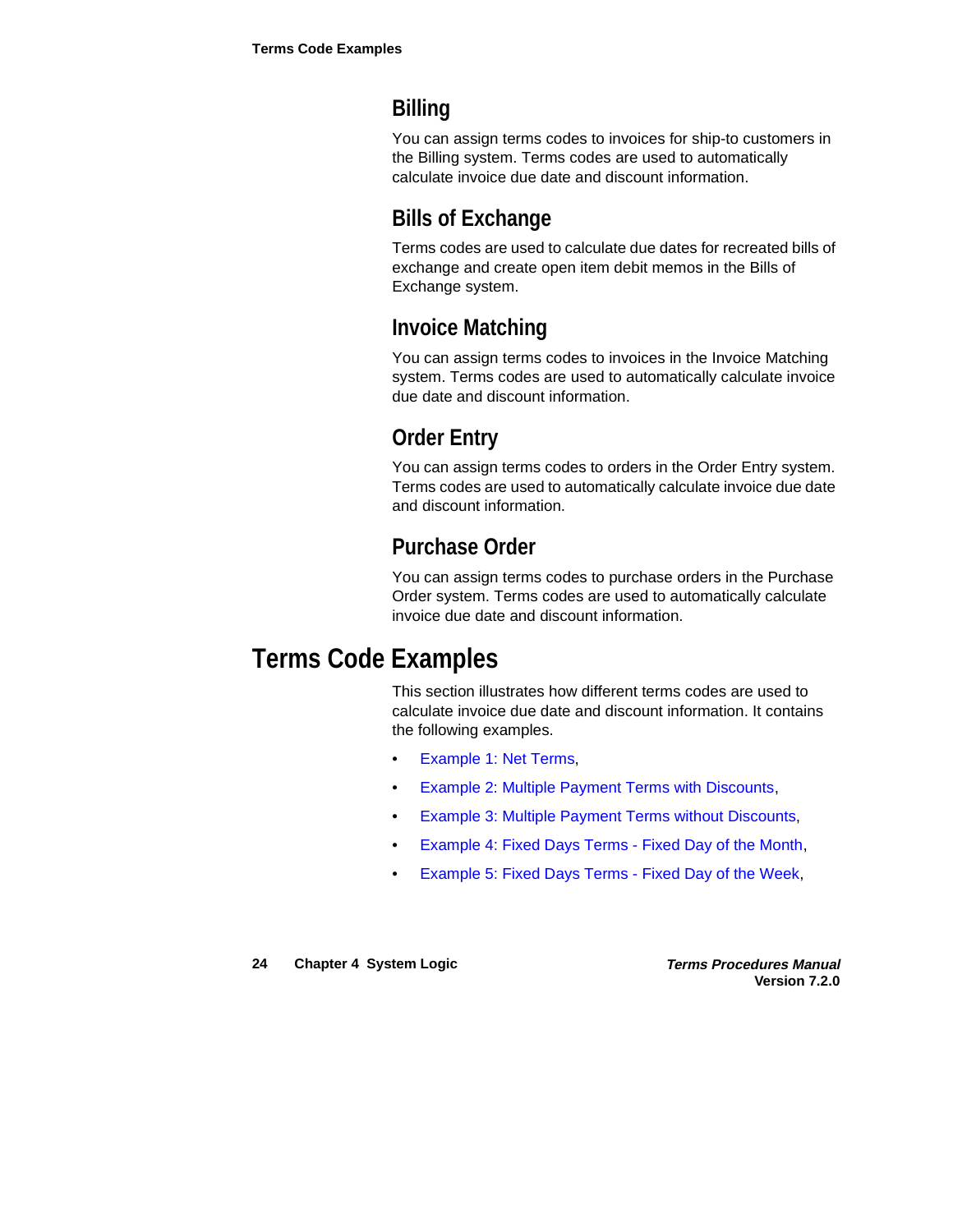- <span id="page-24-0"></span>• [Example 6: Prox Terms,](#page-31-0) and
- [Example 7: Split Terms](#page-32-0).

### **Example 1: Net Terms**

Net terms are used to establish a net due date based on a set number of days from the invoice date. The program calculates the discount amount and the discount date from the discount percent and the discount day.

For the discount logic to be valid, both the discount percent and discount day must be entered. The discount percent cannot be greater than 100, and the discount day must be less than the net due day.

### **Example 2: Multiple Payment Terms with Discounts**

Multiple payment terms are used to create multiple due dates for a single invoice. A hierarchy of discount dates and percentages is optional. The following example illustrates multiple payment terms with discounts.

An invoice amount of \$500,000.00 is to be paid in quarterly payments, with the first due date 60 days after the invoice date of January 1. Subsequent payments are due in 90 day increments. The discount options are as follows.

3 percent discount if paid within 20 days after the invoice date. 2 percent discount if paid within 30 days after the invoice date.

1 percent discount if paid within 40 days after the invoice date.

#### **Discount Logic**

Discounts are only offered if a payment is made before the first obligation date. Payments must be made on or before a discount date for a discount to be granted. The discount amount is calculated by multiplying the discount percentage by the total open obligation amount.

If the payment amount is less than the amount due, the remainder is due on the obligation date. If the payment amount is enough to cover more than one obligation, the remaining obligations are not due until the originally defined due dates.

**Terms Procedures Manual Version 7.2.0**

**Chapter 4 System Logic 25**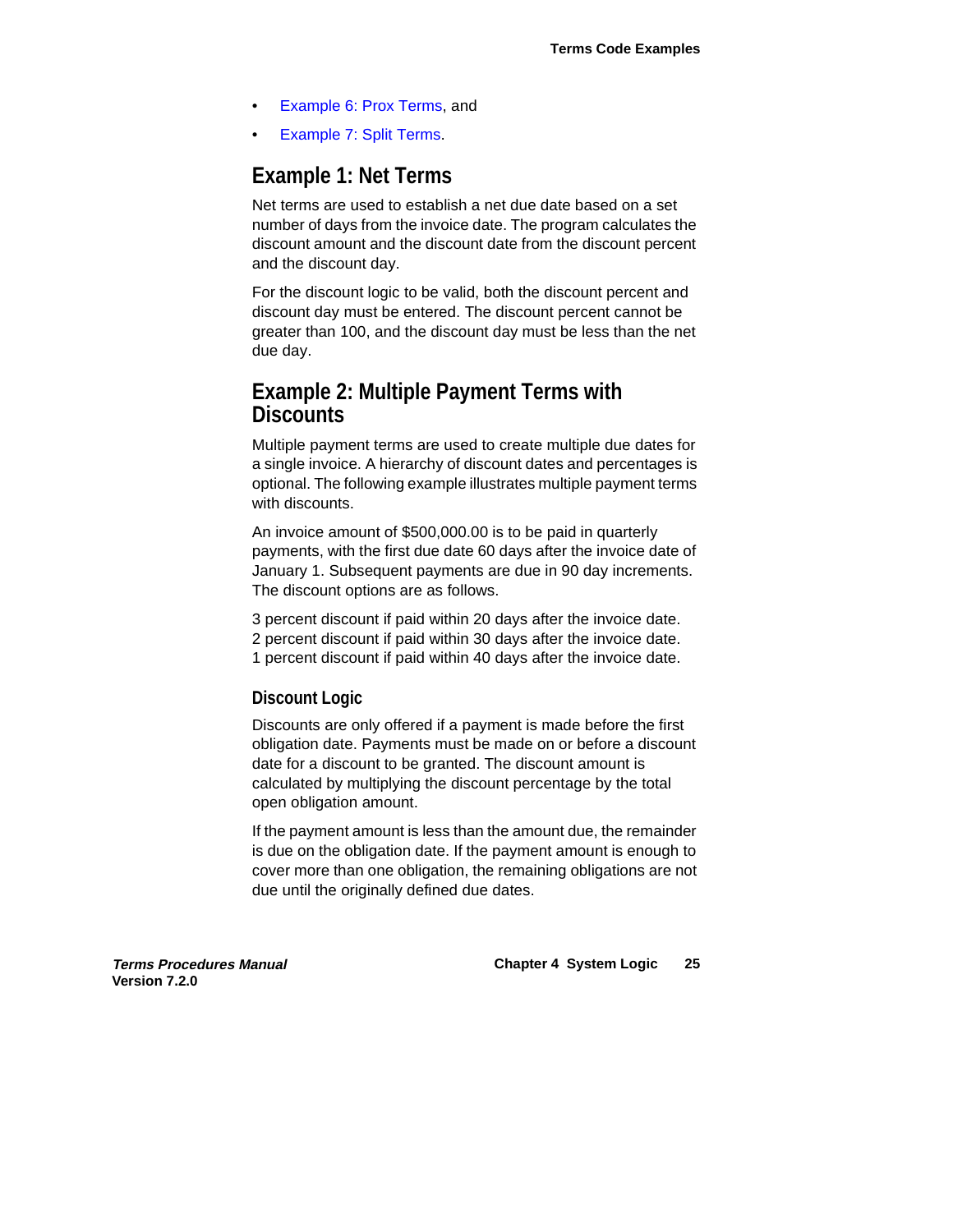For example, to fully pay the first three obligations and qualify for a 2.00 percent discount, a payment of 367,500.00 must be made on or before January 31. The payment amount is based on a 7,500.00 discount (2.00 percent) granted on 375,000.00 (the total amount of the first three obligations). The next payment will not be due until November 27, the original due date of the final obligation.

| Obligation | Due Date           | <b>Amount Due</b> | Disc Date | Disc Pct |
|------------|--------------------|-------------------|-----------|----------|
| Open       |                    | Open              | Jan. 21   | 3.000    |
| Open       |                    | Open              | Jan. 31   | 2.000    |
| Open       |                    | Open              | Feb. 10   | 1.000    |
| First      | March <sub>2</sub> | 125,000.00        |           |          |
| Second     | May 31             | 125,000.00        |           |          |
| Third      | August 29          | 125,000.00        |           |          |
| Fourth     | Nov. 27            | 125,000.00        |           |          |

### **Calculating Discount Dates**

Discount dates can be established as a given number of days from the invoice date, a specific day and month, or a number of months from the invoice month. Methods of discount date selection cannot be mixed and must be progressive.

#### **Calculating Obligation Amount**

Two methods can be used to calculate the amount of the first obligation. The first is to divide the total amount due equally among the defined number of obligations. The second method is to define the first obligation as a percentage of the total amount due and to split the remaining amount equally among the remaining number of obligations.

#### **Calculating Due Dates**

There are several options available in calculating the first due date and subsequent due dates.

**26 Chapter 4 System Logic Terms Procedures Manual**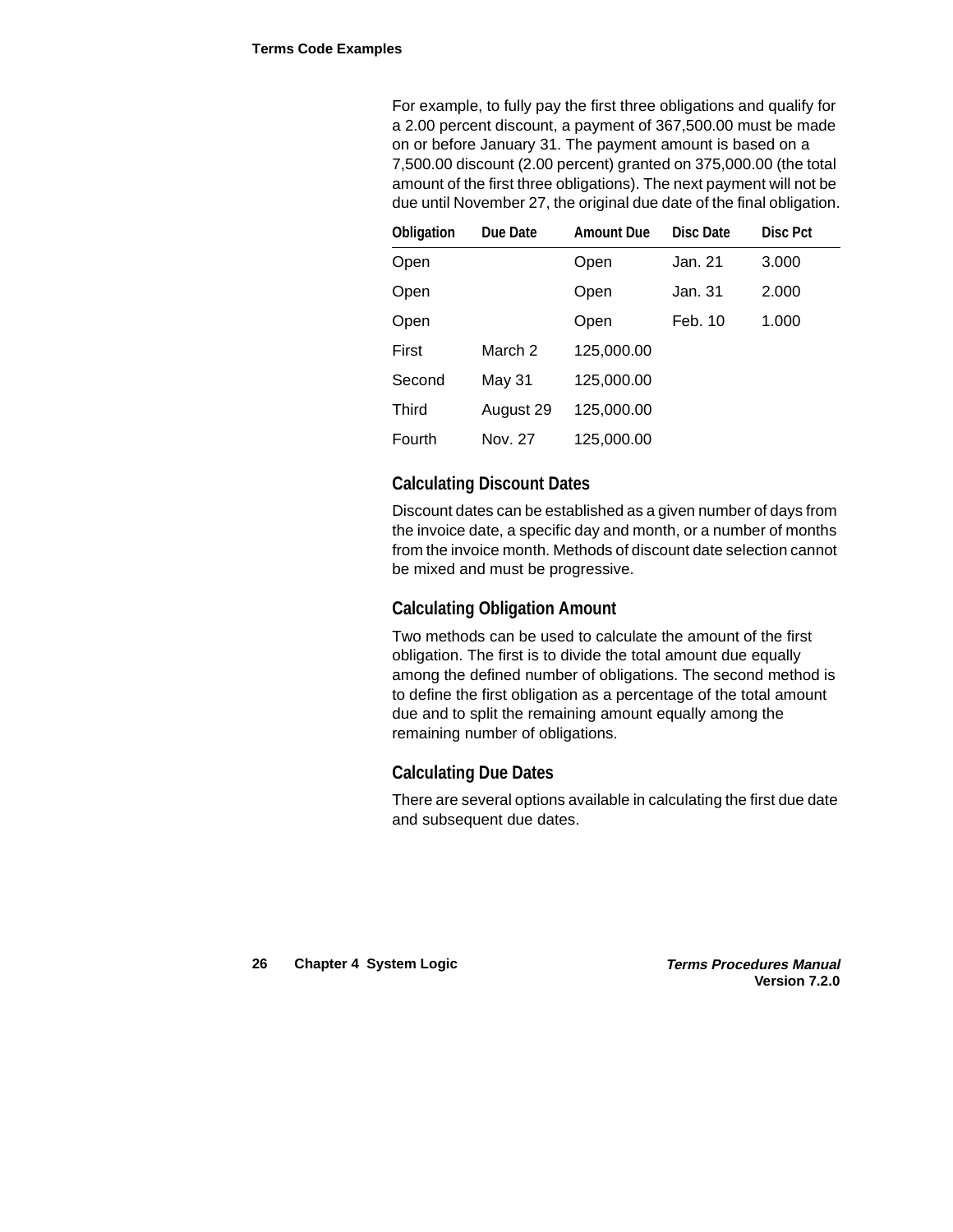<span id="page-26-0"></span>The first due date can be defined as specific number of days from the last discount date or the invoice date. It cannot be before the last discount due date if discounts are offered. Subsequent obligations can be defined as a set number of days from the last due date or a set number of months from the last due date.

The first due date can be defined as a specific day in a given month or a number of months following the invoice month. Subsequent obligations can be defined as a set number of days from the last due date or a set number of months from the last due date.

An optional invoice cutoff day lets you define specific days of the month as the net due date and optional discount date. For a detailed example of using an invoice cutoff day with multiple payments terms see appendix B, ["Typical Questions](#page-38-0)."

### **Example 3: Multiple Payment Terms without Discounts**

Multiple payment terms are used to create multiple due dates for a single invoice. The following example illustrates multiple payment terms without discounts.

An invoice amount of \$500,000.00 is to be paid in quarterly installments, with the first due date 60 days after the invoice date of January 1. Subsequent payments are due in 90 day increments. No discounts are defined.

| Obligation   | Due Date    | <b>Amount Due</b> |  |
|--------------|-------------|-------------------|--|
| First        | March 2     | 125,000.00        |  |
| Second       | May 31      | 125,000.00        |  |
| <b>Third</b> | August 29   | 125,000.00        |  |
| Fourth       | November 27 | 125,000.00        |  |

### **Example 4: Fixed Days Terms - Fixed Day of the Month**

Fixed days terms can establish obligations on certain days of the month. There are no discounts allowed with this type of terms code.

**Terms Procedures Manual Version 7.2.0**

**Chapter 4 System Logic 27**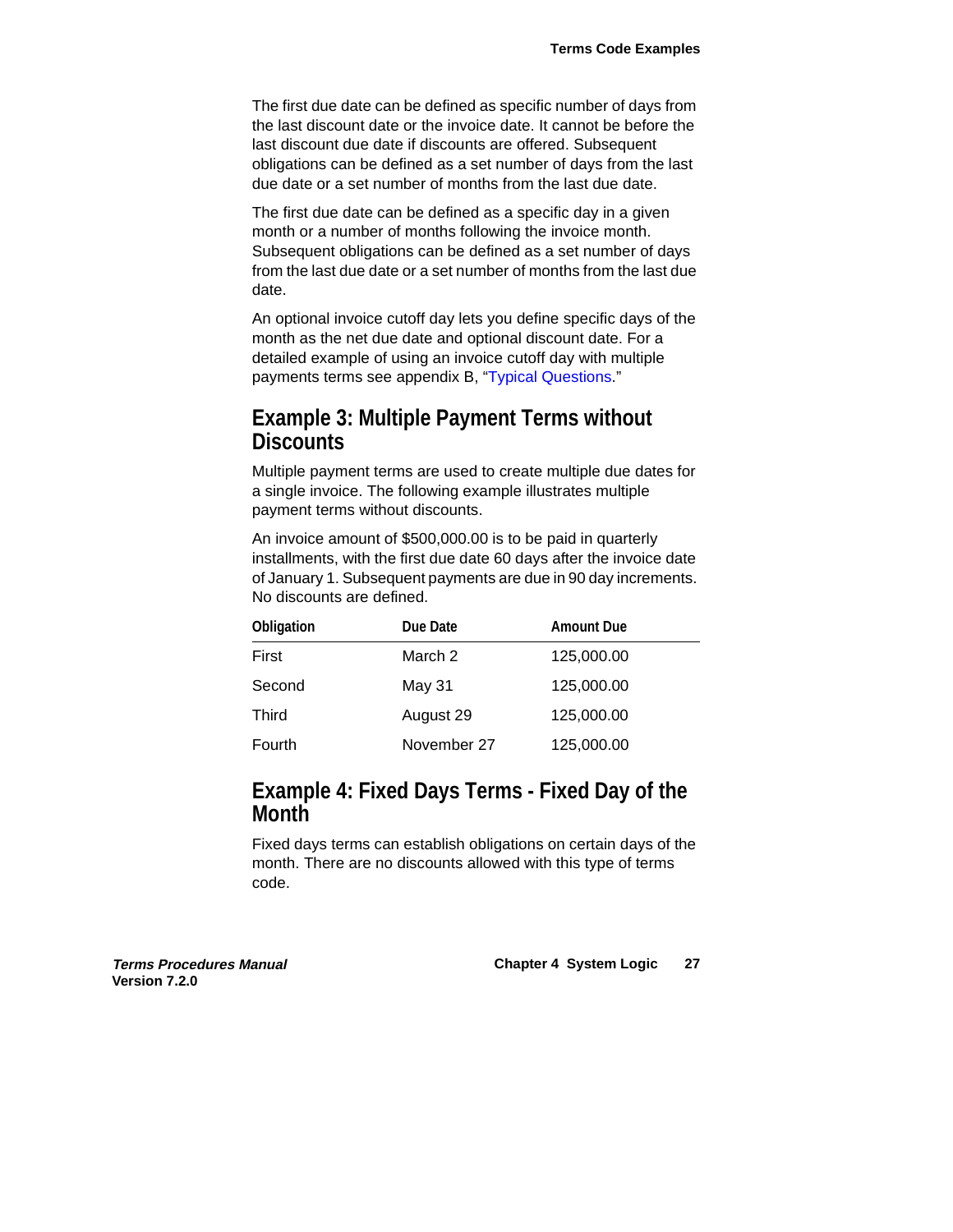#### **Calculation of First Due Date**

The calculation of the first due date depends on several user defined variables.

- The number of days between the invoice and the first obligation is used to calculate the date of the first obligation.
- The days for adjustment, if entered, are also used to calculate the date of the first obligation. Days for adjustment are used when a calculated due date falls between two fixed days of the month.
- The days between payments will adjust multiple obligations to be at least that many days between obligations. If this number is larger than the number of days between the fixed payment days (depending on the size of the adjustment days range) it can cause the system to skip over a fixed payment day. Be sure to test your parameters in TE01.3 (Preview).

#### **Calculating First Due Date - Calculation Logic**

In the graphic below each column represents a single date. The fixed payment days are represented by the abbreviation "FD." The invoice date is represented by the abbreviation "INV." The number of days between the invoice date and the first due date, and the range of adjustment days are represented by shaded bars.



Fixed Payment Days

**28 Chapter 4 System Logic Terms Procedures Manual**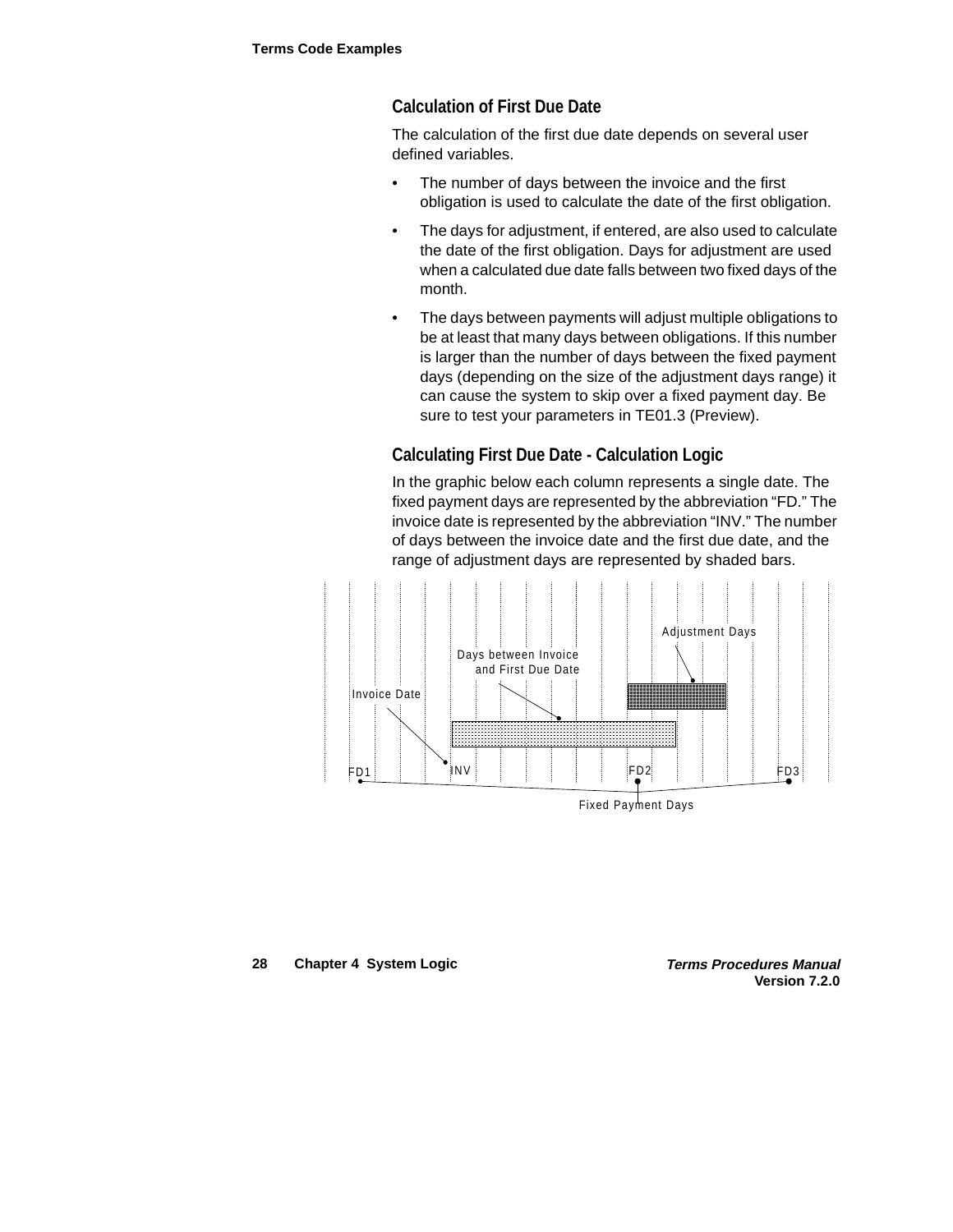In this example, the days between the invoice date and first due date is beyond the range of the second fixed payment day, FD2. If no adjustment days are defined the first due date will be FD3. If adjustment days are defined the first due date can be before the first eligible date as specified by the days between invoice and first due date value.

If the fixed payment date is before the first eligible due date but, falls within the overlap of the adjustment day range and the range of days between the invoice and first due date, then it is eligible for the first due date. This is shown on the graph by the overlapping area of the two shaded bars.

#### **Calculating First Due Date - Examples**

The following examples illustrate the obligation structure of a fixed days terms code showing two different invoice dates.

Assume the following information about the sample invoice:

| Number of Payments                         |         |
|--------------------------------------------|---------|
| Days between Invoice and First Due<br>Date | 10      |
| Days between Payments                      | 8       |
| <b>Fixed Payments Days of Month</b>        | 5 15 25 |
| <b>Fixed Payments Days for Adjustment</b>  | 3       |

If the number of obligations is set at 7 and the days of the month are set at 5, 15 and 25, there are 7 obligations created with due dates being the 5th, 15th and the 25th, alternating until all 7 obligations are created.

#### **Calculating First Due Date - Example #1**

If the number of days between the invoice and the first obligation when added to the invoice day falls on the 27th of the month and the days for adjustment is equal to 3, the program looks back 3 days to see if there is an earlier date to use as the first obligation.

**Terms Procedures Manual Version 7.2.0**

**Chapter 4 System Logic 29**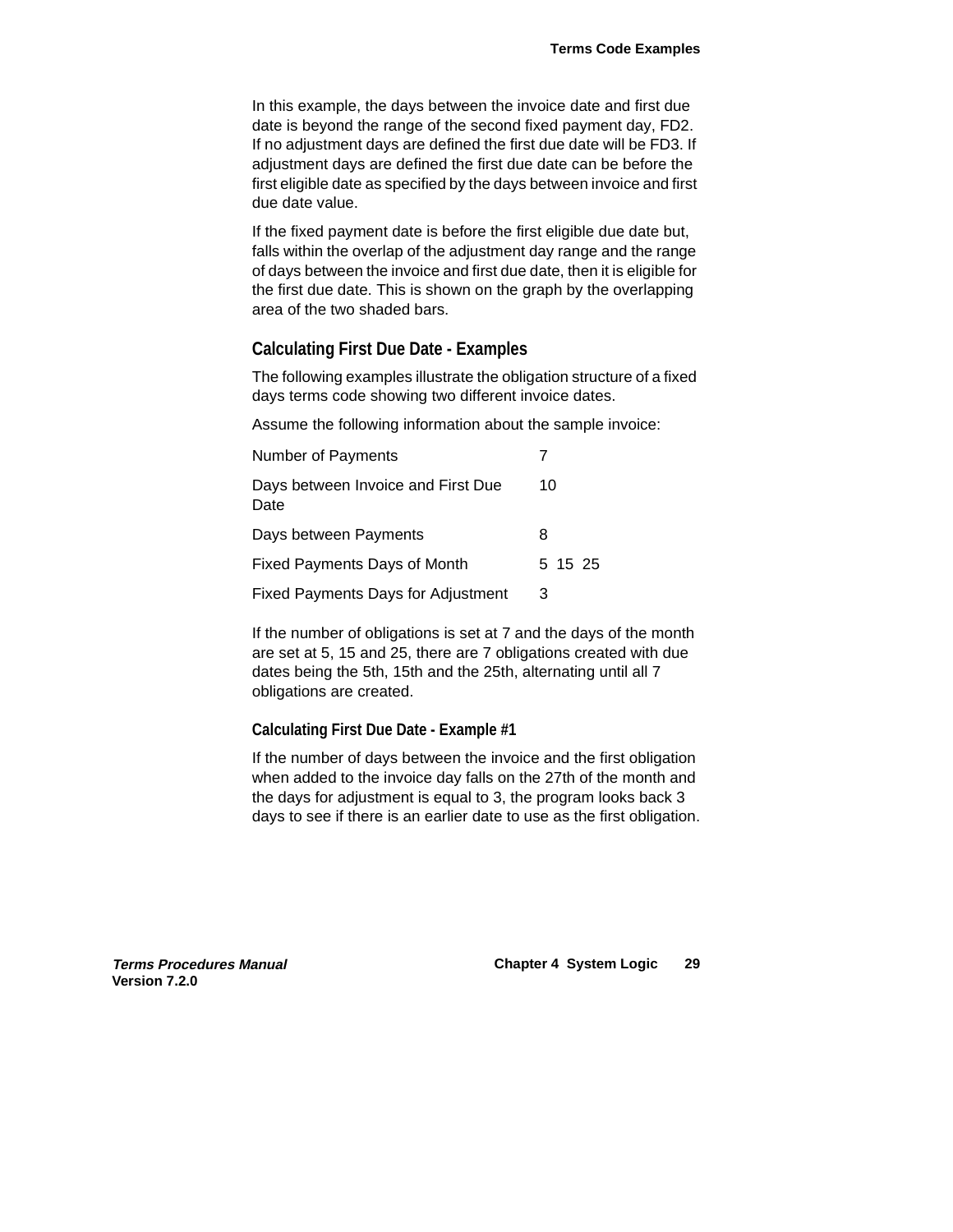In this case, the invoice date plus the days between the invoice date and the first due date is equal to 27, and the 25th is within the 3 day adjustment range. From this set of variables, the first obligation date would be the 25th.



**Invoice Date: January 17, 1997 Invoice Amount: 700.00**

| Due Date    | Day of Week | <b>Amount Due</b> |
|-------------|-------------|-------------------|
| January 25  | Saturday    | 100.00            |
| February 5  | Wednesday   | 100.00            |
| February 15 | Saturday    | 100.00            |
| February 25 | Tuesdav     | 100.00            |
| March 5     | Wednesday   | 100.00            |
| March 15    | Saturday    | 100.00            |
| March 25    | Tuesdav     | 100.00            |

#### **Calculating First Due Date - Example #2**

If no adjustment days are entered or the calculated day was the 19th or greater, the first obligation date would be the 5th of the following month.

**30 Chapter 4 System Logic Terms Procedures Manual**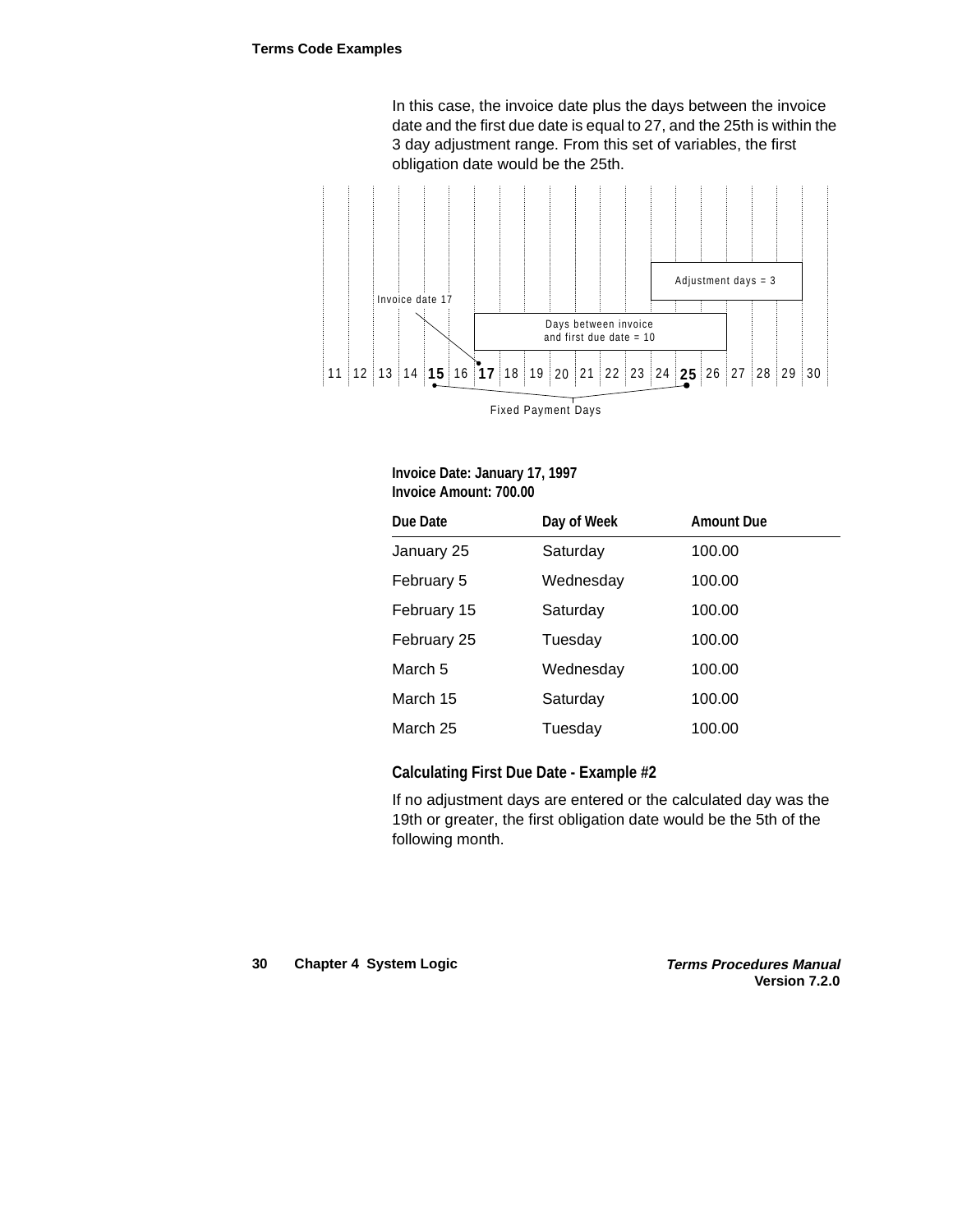| Due Date    | Day of Week | <b>Amount Due</b> |
|-------------|-------------|-------------------|
| February 5  | Wednesday   | 100.00            |
| February 15 | Saturday    | 100.00            |
| February 25 | Tuesday     | 100.00            |
| March 5     | Wednesdav   | 100.00            |
| March 15    | Saturday    | 100.00            |
| March 25    | Tuesday     | 100.00            |
| April 5     | Saturday    | 100.00            |

#### <span id="page-30-0"></span>**Invoice Date: January 19, 1997 Invoice Amount: 700.00**

### **Example 5: Fixed Days Terms - Fixed Day of the Week**

Fixed days terms also let you set the due date as a specific day of the week regardless of the day of the month they fall on. There are no discounts allowed with this type of terms code.

#### **Calculation of First Due Date**

The calculation of the first due date depends on several user defined variables.

- The number of days between the invoice and the first obligation is used to calculate the date of the first obligation.
- The days for adjustment, if entered, are also used to calculate the date of the first obligation. Days for adjustment are used when a calculated due date falls between two fixed days of the month.
- The days between payments will adjust multiple obligations to be at least that many days between obligations. If this number is larger than the number of days between the fixed payment days (depending on the size of the adjustment days range) it can cause the system to skip over a fixed payment day. Be sure to test your parameters in TE01.3 (Preview).

**Terms Procedures Manual Version 7.2.0**

**Chapter 4 System Logic 31**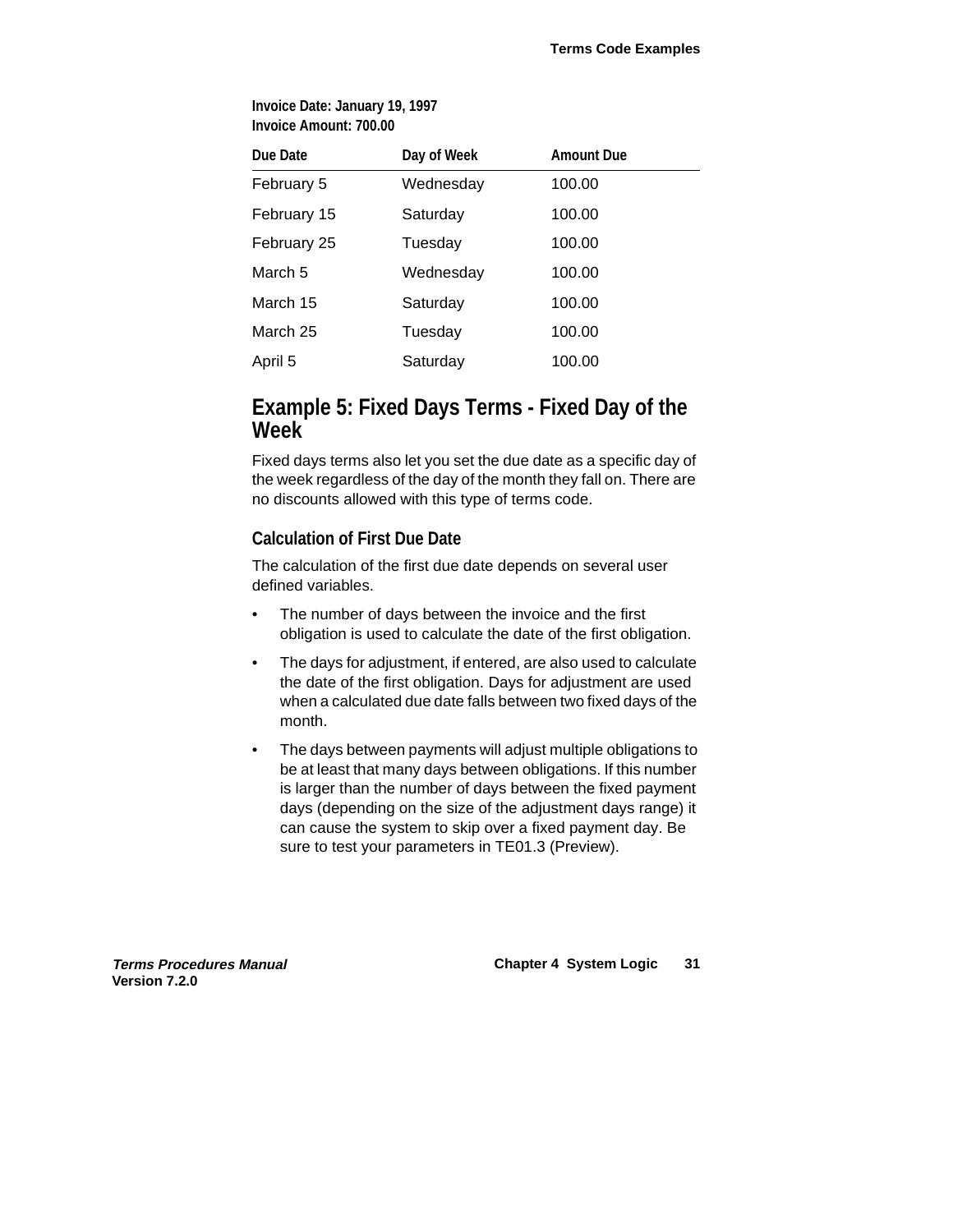### <span id="page-31-0"></span>**Calculation Logic**

The following example illustrates the obligation structure of a fixed days terms code with a due date of every other Wednesday.

Set the fixed payment days of the week for Wednesday and define the days between payments and the days for adjustment. The days between payments minus the number of days for adjustment must be seven or greater, and fourteen or less. The program will then select every other Wednesday as the due date. The number of payments you have defined determines the amount of each obligation.

Assume the following information about the sample invoice:

| Number of Payments                         | 6         |
|--------------------------------------------|-----------|
| Days between Invoice and First Due<br>Date | 7         |
| Days between Payments                      | 14        |
| Days of Week                               | Wednesday |
| Days for Adjustment                        | 2         |

#### **Invoice Date: Monday January 6, 1997 Invoice Amount: 1,200.00**

| Due Date    | Day of Week | <b>Payment Amount</b> |
|-------------|-------------|-----------------------|
| January 15  | Wednesdav   | 200.00                |
| January 29  | Wednesdav   | 200.00                |
| February 12 | Wednesdav   | 200.00                |
| February 26 | Wednesday   | 200.00                |
| March 12    | Wednesday   | 200.00                |
| March 26    | Wednesdav   | 200.00                |

## **Example 6: Prox Terms**

Prox terms define a specific day of the month as the net due date and optional discount due date. The following example illustrates prox terms with two different invoice dates near the cutoff day.

**32 Chapter 4 System Logic Terms Procedures Manual**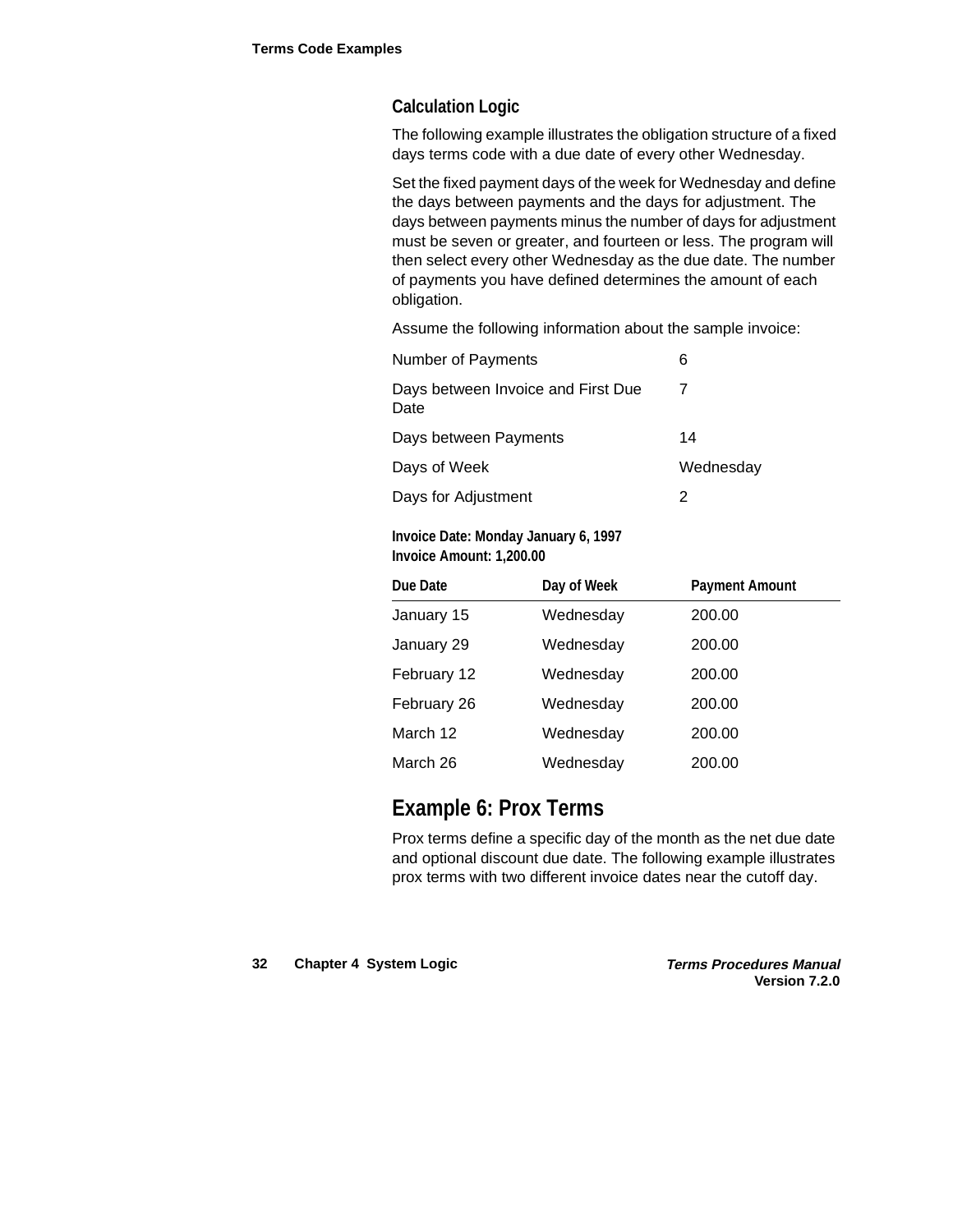<span id="page-32-0"></span>Assume the following information about the sample invoice:

| Invoice Cutoff Day 16                                           |          |       |             |                 |               |
|-----------------------------------------------------------------|----------|-------|-------------|-----------------|---------------|
| Prox Day                                                        |          | 15    |             |                 |               |
| Discount Percent                                                |          | 5.000 |             |                 |               |
| Net Due Date                                                    |          | 25    |             |                 |               |
| Invoice Date: January 16, 1997<br><b>Invoice Amount: 100.00</b> |          |       |             |                 |               |
| Disc Date                                                       | Disc Pct |       | Disc Amount | Due Date        | Amount<br>Due |
| February<br>15                                                  | 5.000    |       | 5.00        | February<br>25  | 100.00        |
| Invoice Date: January 17, 1997<br><b>Invoice Amount: 100.00</b> |          |       |             |                 |               |
| Disc Date                                                       | Disc Pct |       | Disc Amount | Due Date        | Amount<br>Due |
| March 15                                                        | 5.000    |       | 5.00        | March 25 100.00 |               |

# **Example 7: Split Terms**

Split terms define the net due date and discount date as a specific day of the month, depending on the invoice date. Split terms can divide a month into five segments, each having a unique net due date and discount date. Assume the following structure for the split terms code:

| Invoice<br>Date Range | Discount On | Due On/EOM   | <b>Months Forward</b> |
|-----------------------|-------------|--------------|-----------------------|
| $28 - 7$              | 9           | 15           |                       |
| $8 - 12$              | 14          | 20           |                       |
| $13 - 18$             | 19          | End of Month |                       |
| $19 - 27$             | З           | 10           |                       |

**Terms Procedures Manual Version 7.2.0**

**Chapter 4 System Logic 33**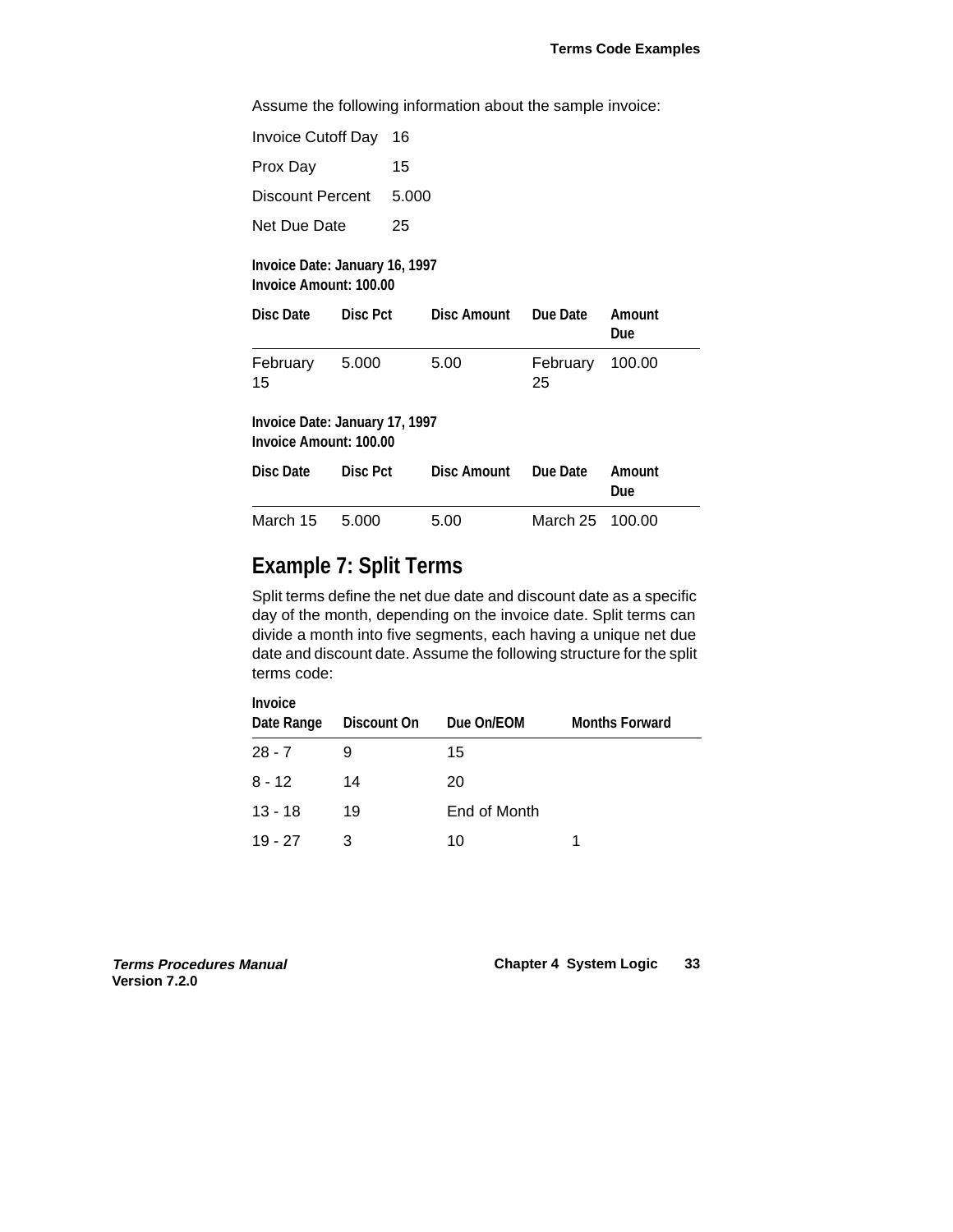#### **Terms Code Examples**

The entire range of invoiced dates can only include two overlapping months. The program calculates the ending day of the range from the beginning day of the next range.

| <b>Invoice Date</b> | Disc Date  | Due Date    |
|---------------------|------------|-------------|
| January 2           | January 9  | January 15  |
| January 8           | January 14 | January 20  |
| January 15          | January 19 | January 31  |
| January 22          | February 3 | February 10 |
| January 28          | February 9 | February 15 |

|--|

**34 Chapter 4 System Logic Terms Procedures Manual**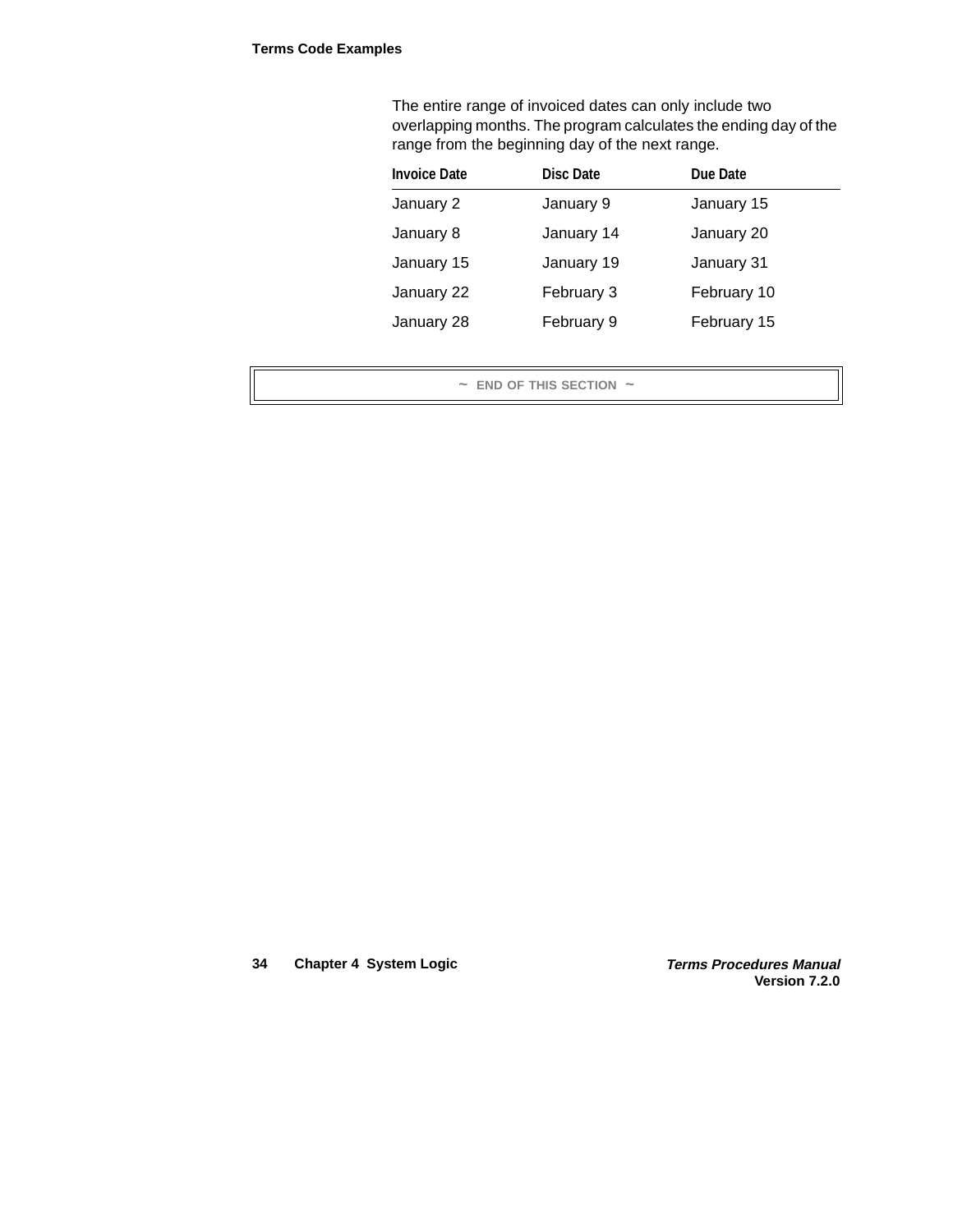# **System Programs**

<span id="page-34-0"></span>This appendix lists the programs for the Terms system.

- Programs Listed by Function
- [List of Forms and Subforms](#page-36-0)

# **Programs Listed by Function**

The programs listed in this section are grouped by system function. This section includes the following listings.

- Terms Codes Setup and Maintenance
- [Terms Codes Preview](#page-35-0)
- [Message Definition](#page-35-0)
- [Terms Code Listing](#page-35-0)

### **Terms Codes Setup and Maintenance**

Use the following programs to define and maintain terms codes.

| Form ID | Name                                                                                                                                                                                |
|---------|-------------------------------------------------------------------------------------------------------------------------------------------------------------------------------------|
| TE01.1  | Inquiry                                                                                                                                                                             |
| TE01.2  | Maintenance<br>Net (Form tab)<br>Multiple Payment Terms (Form tab)<br>Split Terms (Form tab)<br>Fixed Days Terms (Form tab)<br>Prox Terms (Form tab)<br>Prepayment Terms (Form tab) |

**Terms Procedures Manual Version 7.2.0**

**Appendix A System Programs 35**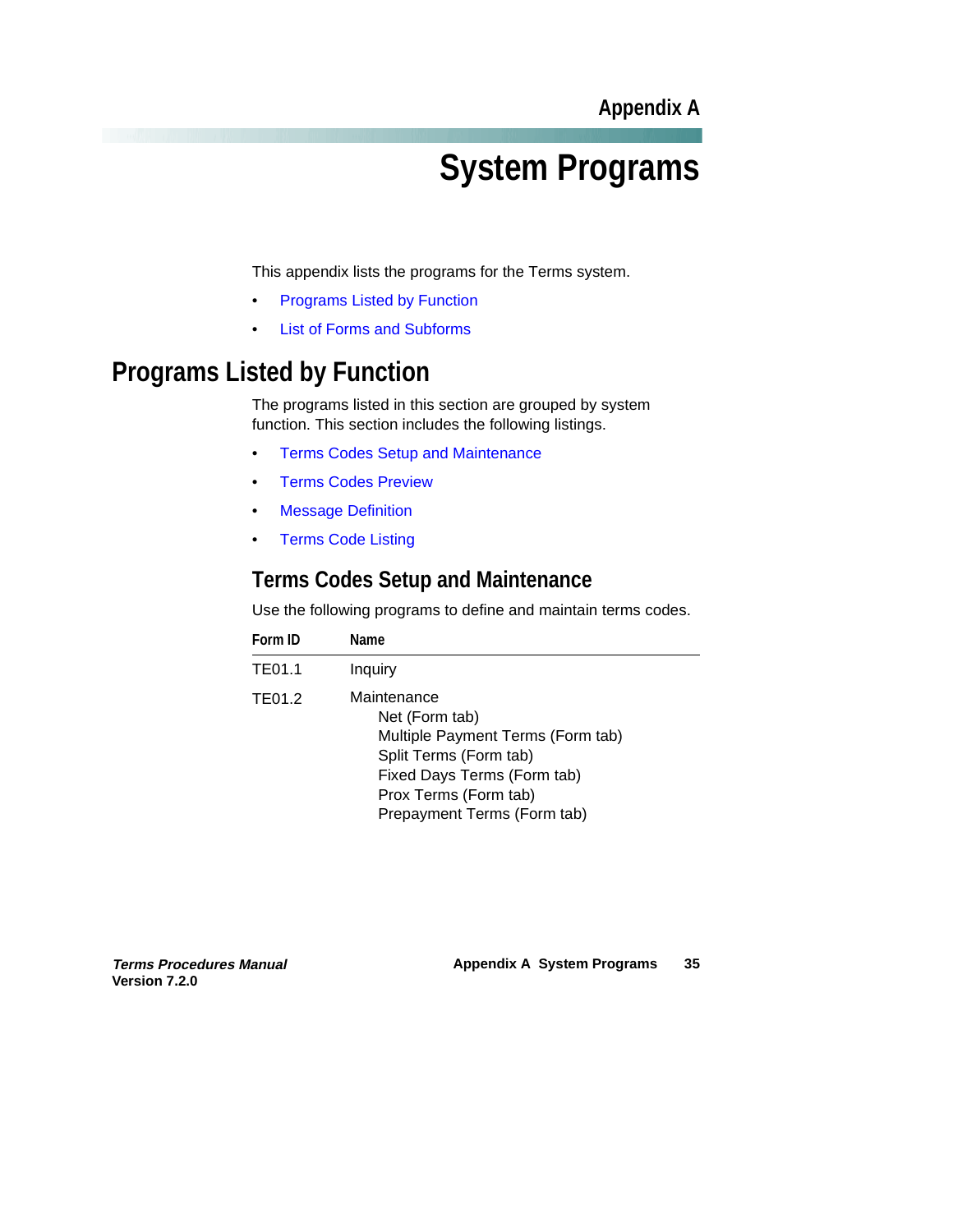# <span id="page-35-0"></span>**Terms Codes Preview**

Use the following program to test terms codes.

| Form ID | Name                      |
|---------|---------------------------|
| TE01.3  | <b>Terms Code Preview</b> |

# **Message Definition**

Use the following program to define standard messages for use in other LAWSON INSIGHT II applications.

| Form ID | Name                     |
|---------|--------------------------|
| TE02.1  | <b>Standard Messages</b> |

# **Terms Code Listing**

Use the following program to list terms codes.

| Form <b>ID</b> | Name                      |  |
|----------------|---------------------------|--|
| TE200          | <b>Terms Code Listing</b> |  |

**36 Appendix A System Programs Terms Procedures Manual**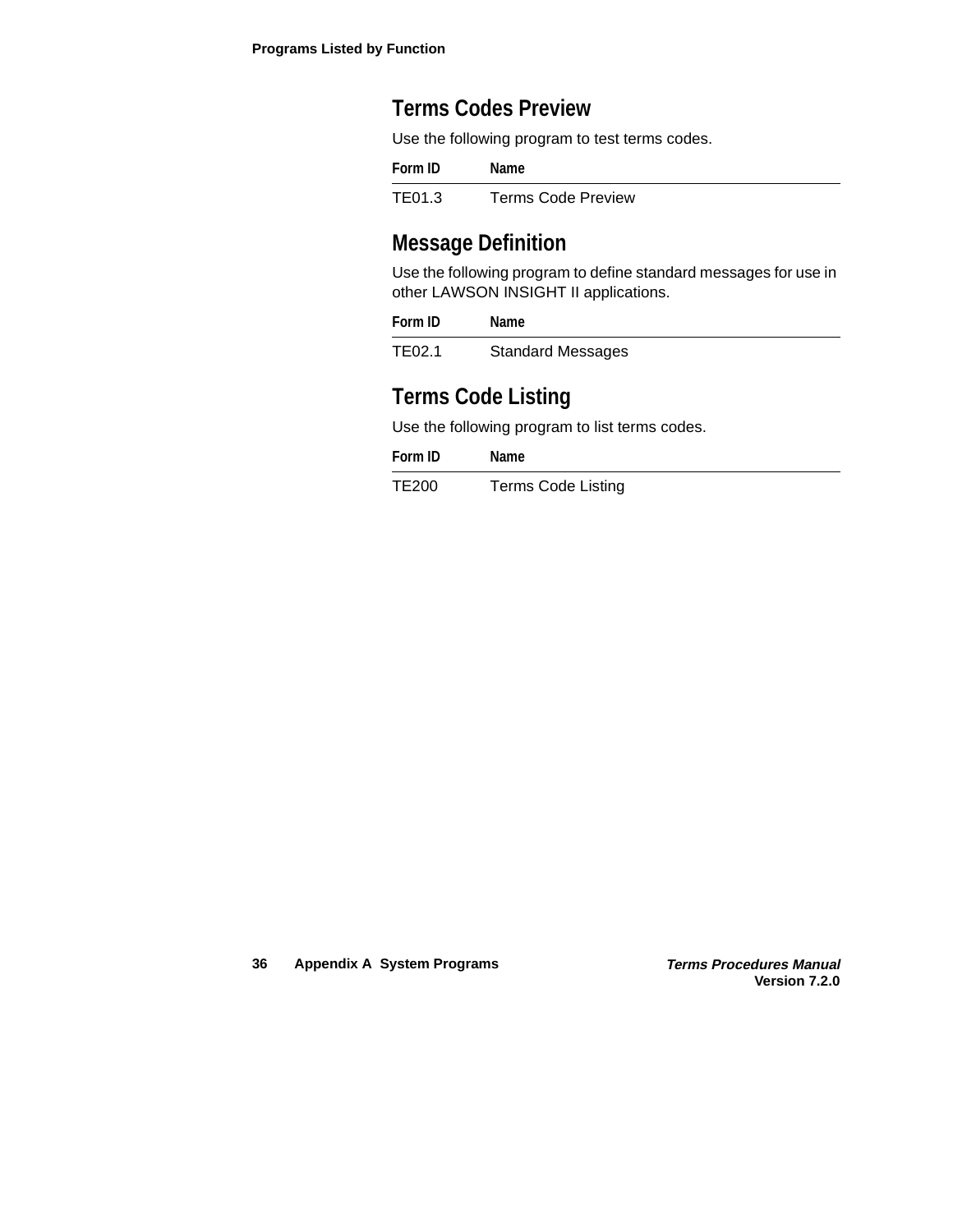# <span id="page-36-0"></span>**List of Forms and Subforms**

| Form ID       | <b>Type</b> | Name                    |  |
|---------------|-------------|-------------------------|--|
| <b>TE01.1</b> | Form        | Terms Code              |  |
| TE01.2        | Form        | Maintenance             |  |
|               | Form tab    | Net Terms               |  |
|               | Form tab    | Multiple Payment Terms  |  |
|               | Form tab    | <b>Split Terms</b>      |  |
|               | Form tab    | <b>Fixed Days Terms</b> |  |
|               | Form tab    | Prox Terms              |  |
|               | Form tab    | <b>Prepayment Terms</b> |  |
| TE01.3        | Form        | Preview                 |  |
| TE02.1        | Form        | Standard Messages       |  |
| TE200         | Listing     | Terms Code Listing      |  |

**Terms Procedures Manual Version 7.2.0**

**Appendix A System Programs 37**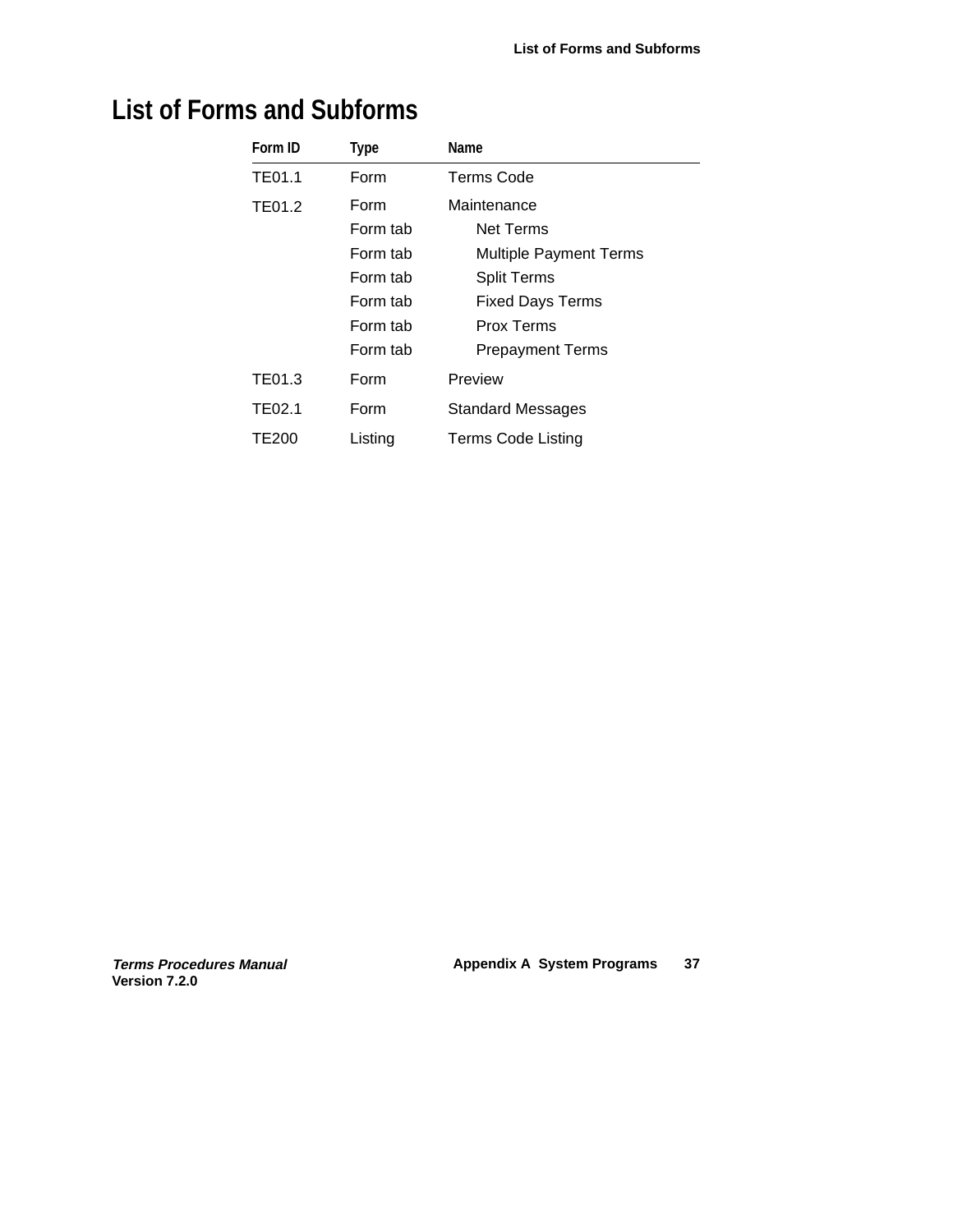**~ END OF THIS SECTION ~**

**38 Appendix A System Programs Terms Procedures Manual**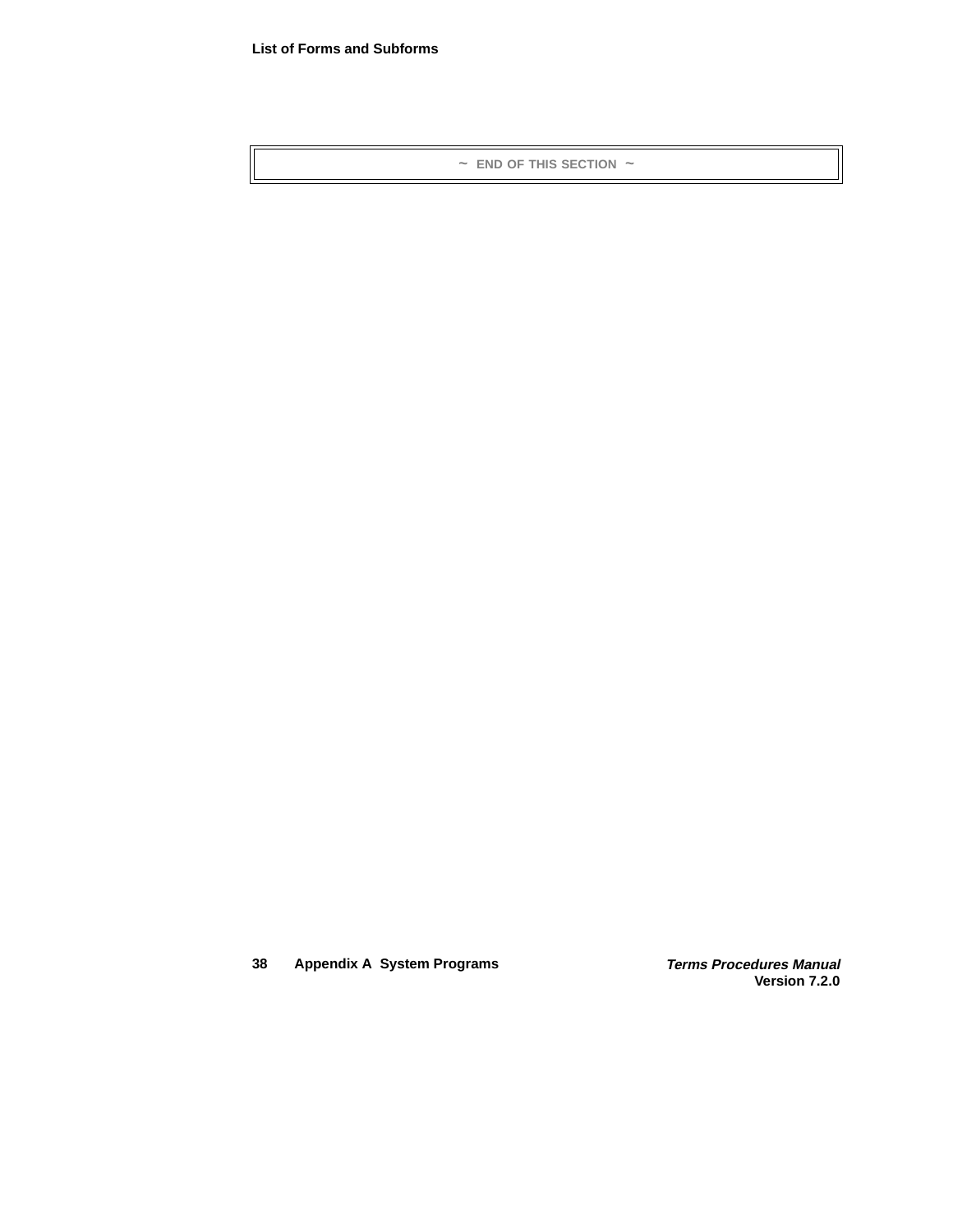# **Typical Questions**

#### <span id="page-38-0"></span>**What is the difference between prox and split terms? What are the advantages of using one over the other?**

You can define specific days of the month as the net due date and optional discount dates with both split and prox terms. Split terms have the added ability to split a month into five segments, each having a unique net due date and discount date.

The key difference is the number of due dates during the month. Prox terms are useful if you want to limit the number of due dates to one per month. Split terms are useful if you want to have more than one net due date each month.

#### **Can I define a multiple payment structure with discount periods before each due date?**

No. With multiple payment terms discounts are offered only before the first due date.

Multiple payment terms are structured around the philosophy that there is an inherent value in letting the customer pay off the obligation in stages. The discount structure encourages the customer to pay off as much of the obligation as possible before the first due date. The incentive is the ability to pay off multiple obligations with a discount with the remainder due at later dates.

For more information, see "[Example 2: Multiple Payment Terms](#page-24-0)  [with Discounts](#page-24-0)" in Chapter 4.

#### **How does the invoice cutoff day affect the multiple payment discount logic?**

Defining an invoice cutoff day in a multiple payment terms code lets you have a due date and discount date structure similar to prox terms. You can define specific days of the month as the net due date and optional discount date.

**Terms Procedures Manual Version 7.2.0**

**Appendix B Typical Questions 39**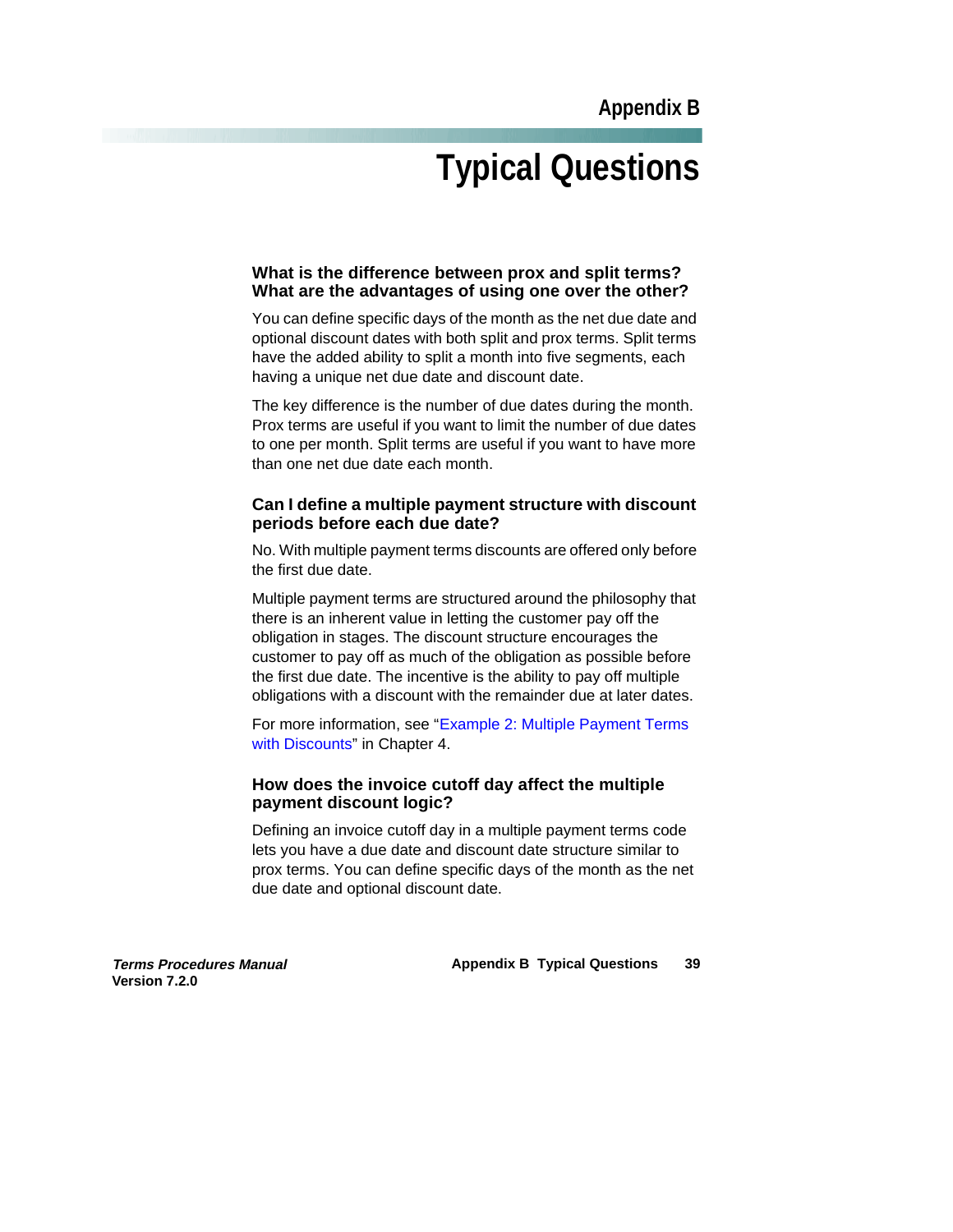You can calculate the net due date

- as specific day of the month a set number of months following the invoice month, or
- a set number of days from the last discount date.

The discounts dates are calculated as a specific day of the month a set number of months following the invoice month.

For example, to set the first due date for invoices received after the 26th of the month as

- three months after the invoice month, and
- payable in four installments at one month increments

you will need to set up the following discount logic.

| Total number of<br>payments |                                                                                        |
|-----------------------------|----------------------------------------------------------------------------------------|
| Invoice cutoff day          | 26                                                                                     |
| First payment due           | 15 days from last calculated<br>discount date                                          |
| Increment payments by       | 1 month                                                                                |
| Discount options            | 2% discount given on the 10th day<br>of the month, 3 months following<br>invoice month |

The following example illustrates a multiple payment terms code with two different invoice dates near the cutoff day.

**40 Appendix B Typical Questions Terms Procedures Manual**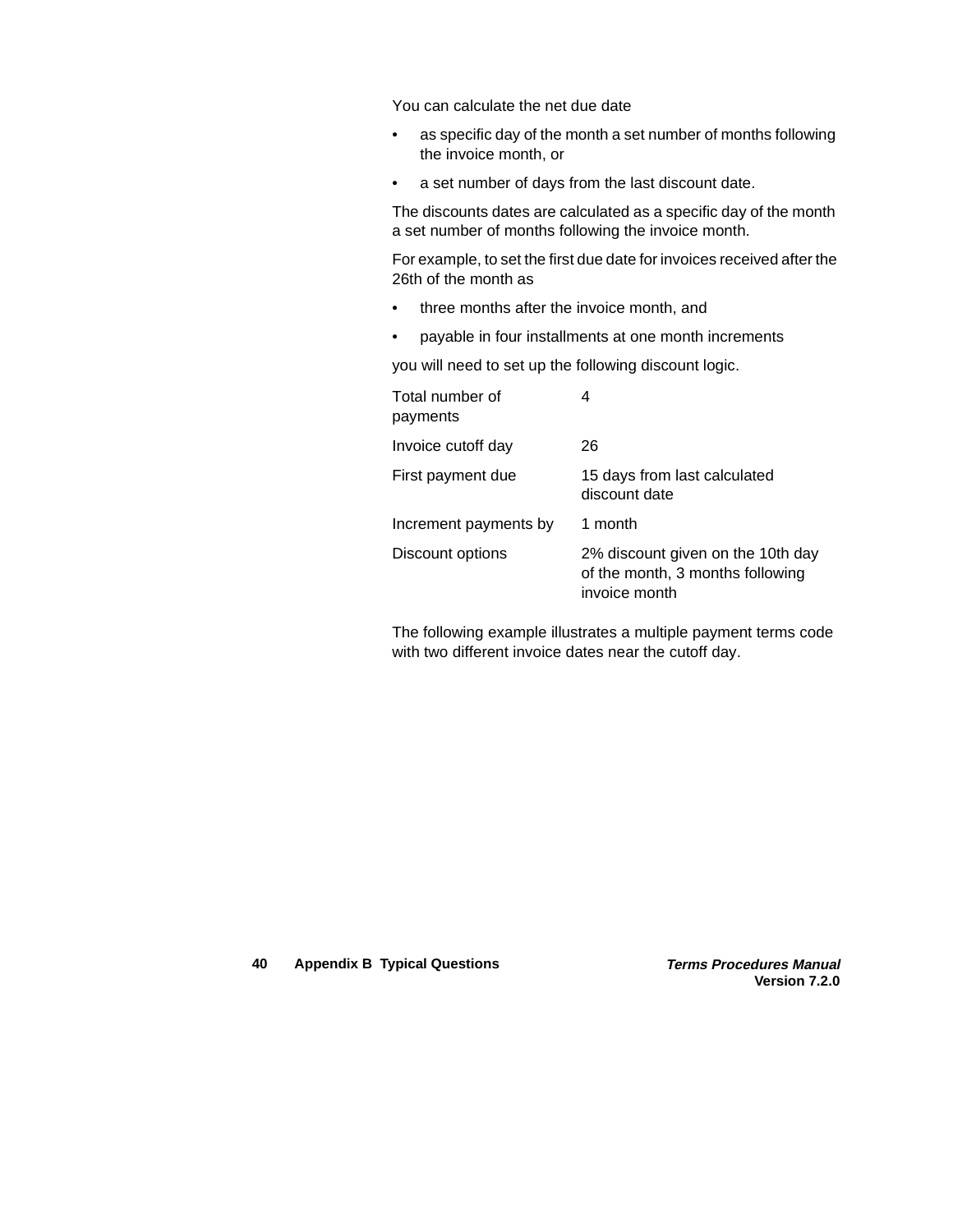**Invoice Date: January 20 Invoice Amount: 500,000.00**

| <b>Obligation</b> | Due Date | <b>Amount Due</b> | Disc Date | <b>Disc Pct</b> |
|-------------------|----------|-------------------|-----------|-----------------|
| Open              |          |                   | April 10  | 2.00            |
| First             | April 25 | 125,000.00        |           |                 |
| Second            | May 25   | 125,000.00        |           |                 |
| Third             | June 25  | 125,000.00        |           |                 |
| Fourth            | July 25  | 125,000.00        |           |                 |

#### **Invoice Date: January 27 Invoice Amount: 500,000.00**

| Obligation | Due Date | <b>Amount Due</b> | Disc Date | <b>Disc Pct</b> |
|------------|----------|-------------------|-----------|-----------------|
| Open       |          |                   | May 10    | 2.00            |
| First      | May 25   | 125,000.00        |           |                 |
| Second     | June 25  | 125,000.00        |           |                 |
| Third      | July 25  | 125,000.00        |           |                 |
| Fourth     | August   | 125,000.00        |           |                 |

**Terms Procedures Manual Version 7.2.0**

**Appendix B Typical Questions 41**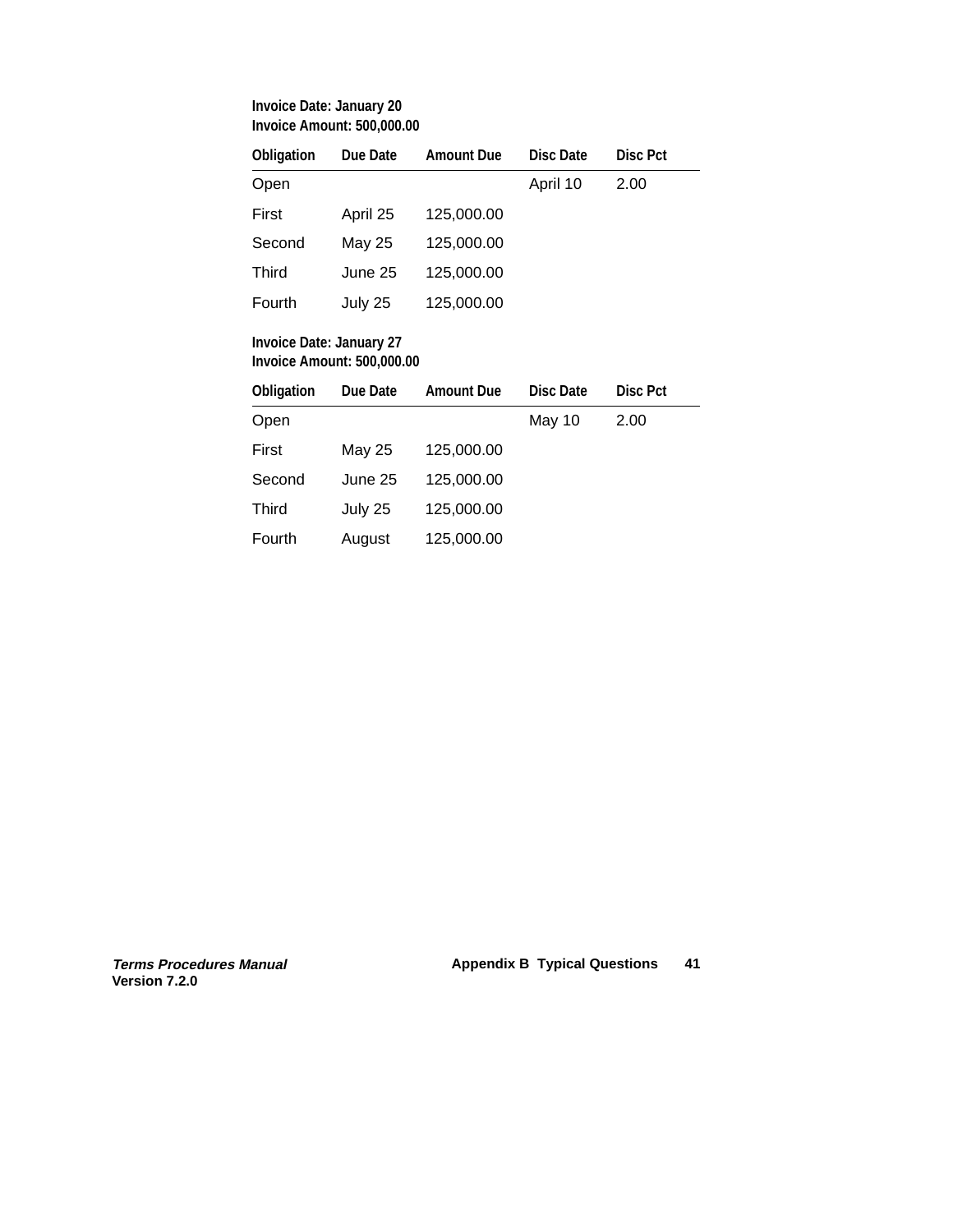**~ END OF THIS SECTION ~**

**42 Appendix B Typical Questions Terms Procedures Manual**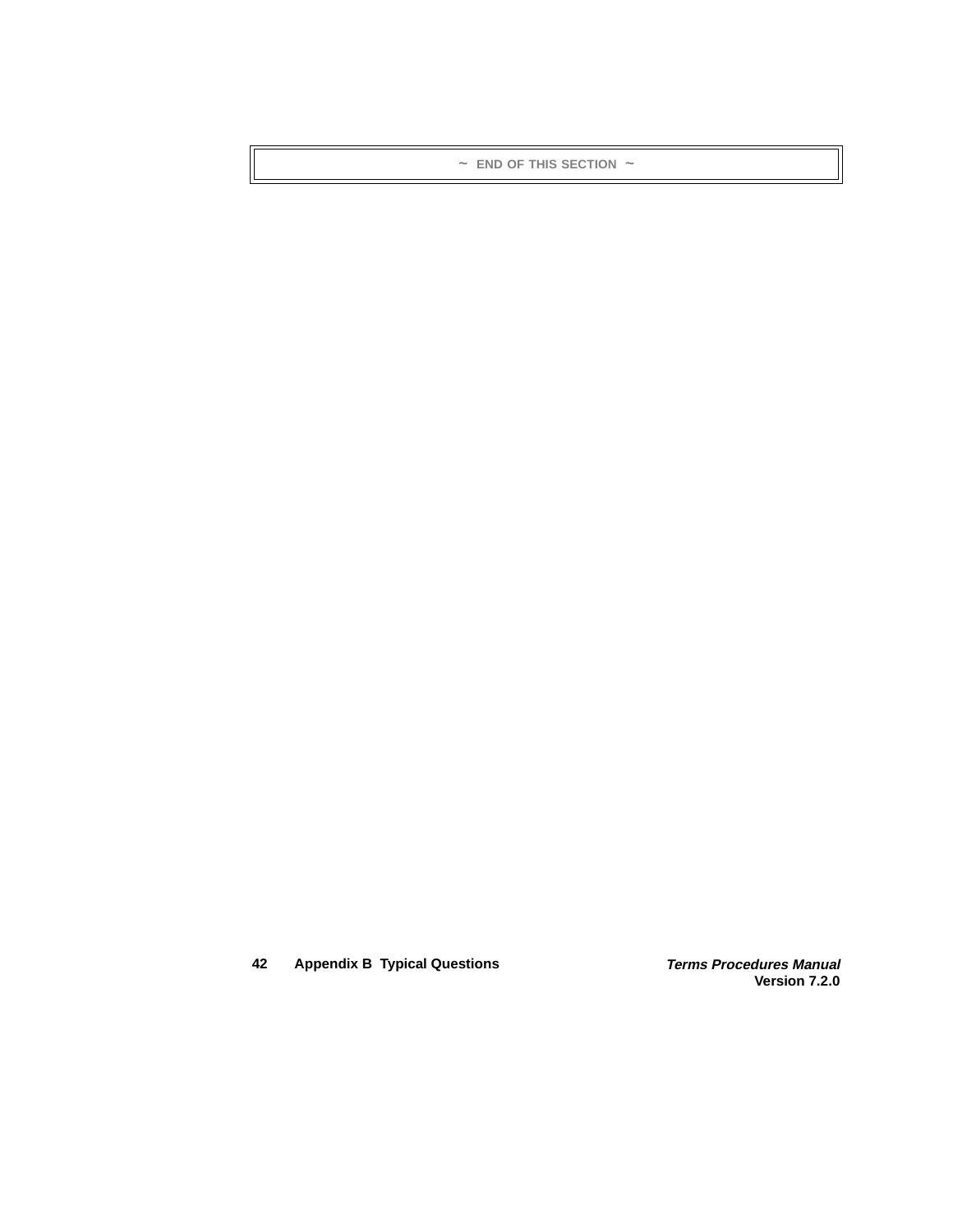# **Glossary**

#### <span id="page-42-0"></span>**Anticipation discount**

The daily discount percentage that the system applies to an invoice by calculating the number of days between the invoice date and the payment date.

#### **Payment terms**

Same as **Terms code**.

#### **Prepayment**

A deposit or payment made to a vendor before an invoice for goods or services is received.

#### **Prox**

Refers to the following month. For invoices, it is the month after the month of the invoice.

#### **Prox date**

The day of the month used to calculate the discount date and net due date for prox terms.

#### **Standard comment**

A user-defined narrative added to a transaction. Each narrative can be up to 999 lines long and have a comment type.

#### **Terms**

Payment terms that are defined for a customer for billing.

#### **Terms code**

A user-defined code that automatically calculates invoice due dates and discount information. The terms code can be assigned to vendors, customers, and invoices.

**Terms Procedures Manual Version 7.2.0**

 **Glossary 43**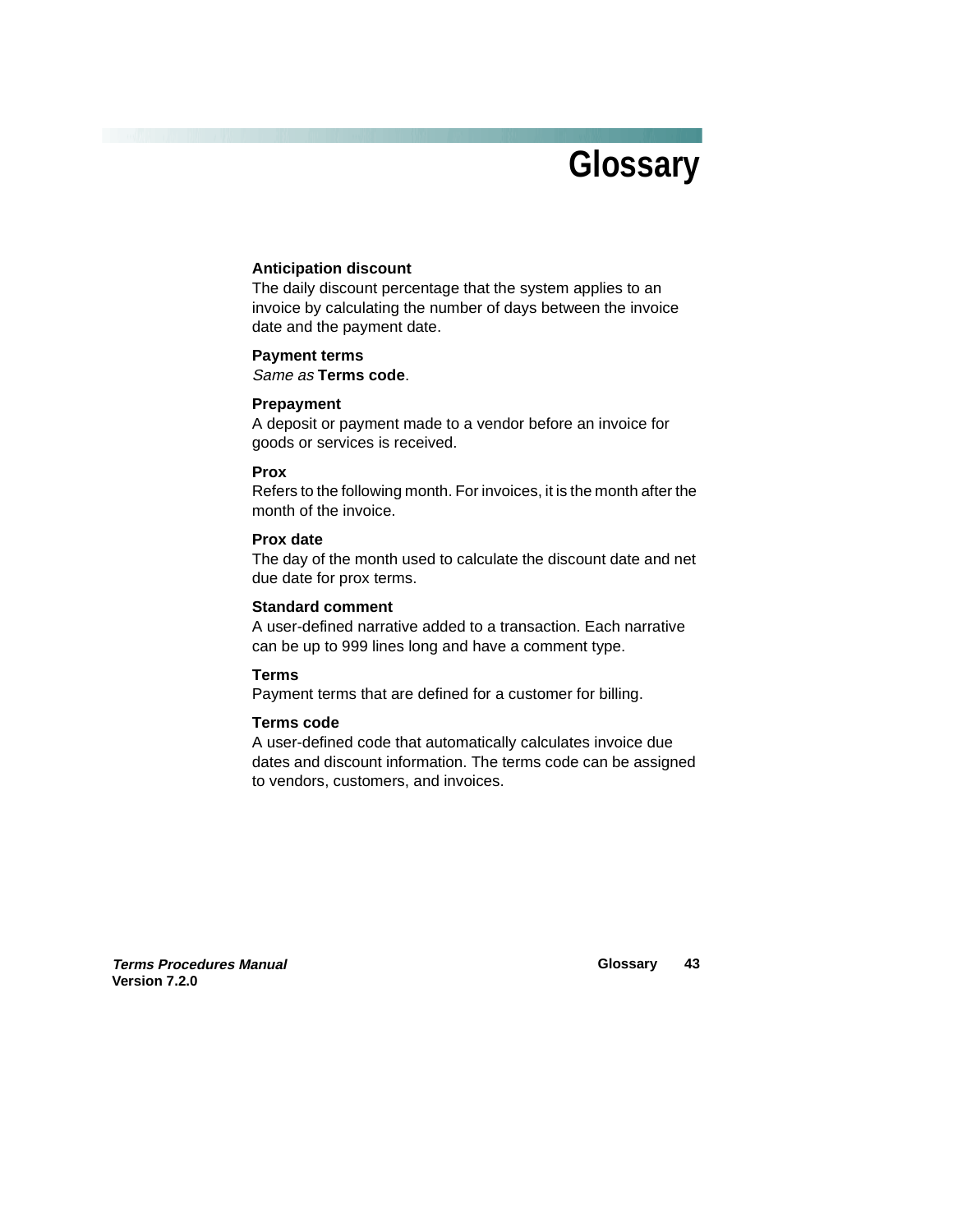**~ END OF THIS SECTION ~**

**44 Glossary Terms Procedures Manual Version 7.2.0**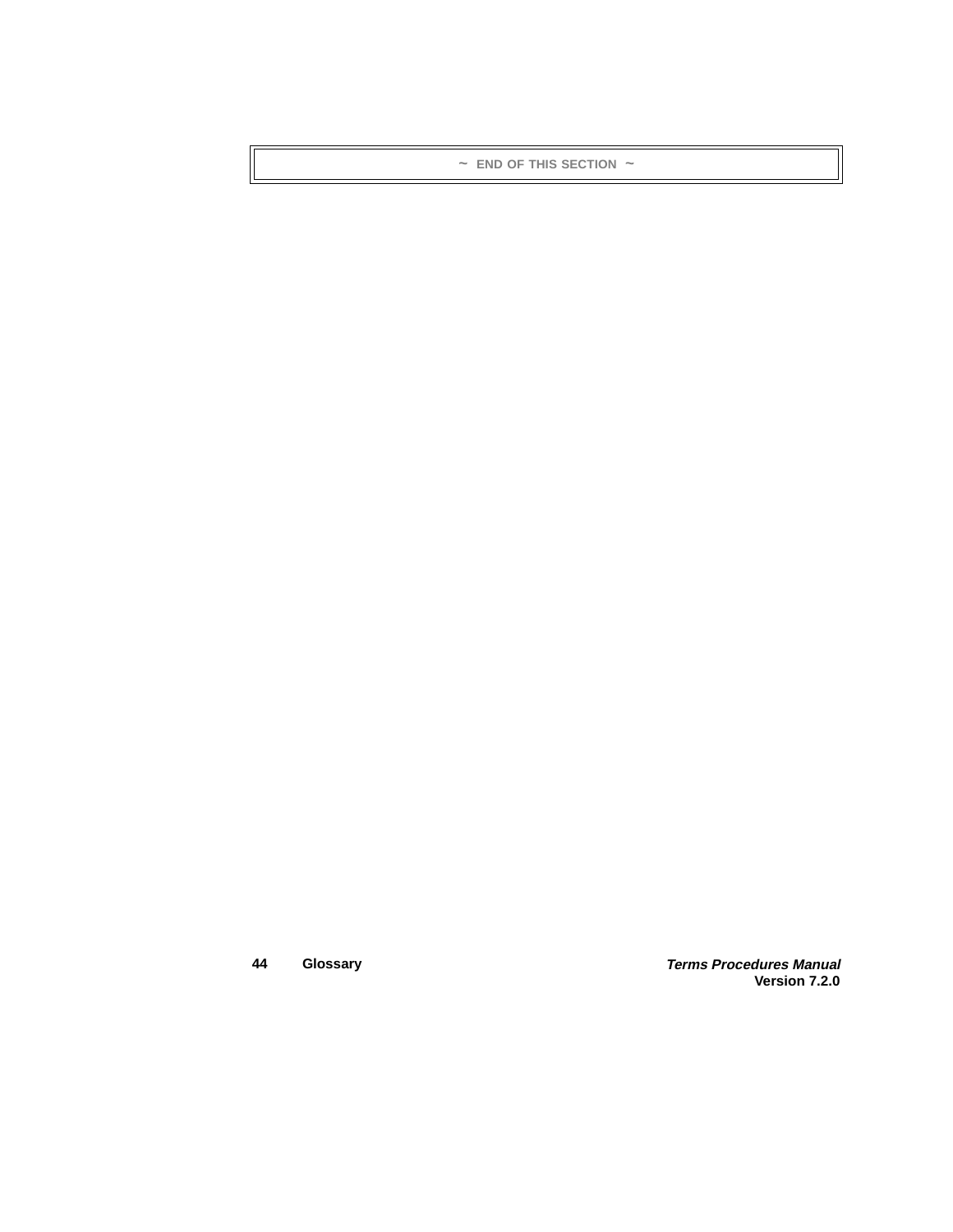# **Index**

# <span id="page-44-0"></span>**A**

Accounts Payable system interface, [23](#page-22-0) Accounts Receivable system interfaces, [23](#page-22-0) Anticipation discount defining, [15](#page-14-0)

### **B**

Billing system interfaces, [24](#page-23-0) Bills of Exchange system interface, [24](#page-23-0)

### **D**

Drill around security, [15](#page-14-0)

### **E**

Example fixed days terms fixed day of the month, [27](#page-26-0) fixed days of the week, [31](#page-30-0) multiple payment terms with discounts, [25](#page-24-0) net terms, [25](#page-24-0) prox terms, [32](#page-31-0) split terms, [33](#page-32-0) Example without discounts multiple payment terms, [27](#page-26-0)

### **F**

Fixed days terms defining, [19](#page-18-0) example fixed day of the month, [27](#page-26-0) fixed days of the week, [31](#page-30-0) listing, [19](#page-18-0)

**Terms Procedures Manual Version 7.2.0**

Forms listing, [37](#page-36-0)

## **I**

Invoice Matching system interface, [24](#page-23-0)

### **M**

Multiple payment terms defining, [18](#page-17-0) example with discounts, [25](#page-24-0) example without discounts, [27](#page-26-0) listing, [18](#page-17-0)

### **N**

Net terms defining, [17](#page-16-0) example, [25](#page-24-0) listing, [17](#page-16-0)

## **O**

Order Entry system interface, [24](#page-23-0)

### **P**

Prepayment terms defining, [20](#page-19-0) listing, [20](#page-19-0) Preview button using, [21](#page-20-0) Programs by function, [35](#page-34-0) Prox terms defining, [19](#page-18-0) example, [32](#page-31-0) listing, [19](#page-18-0)

 **Index 45**